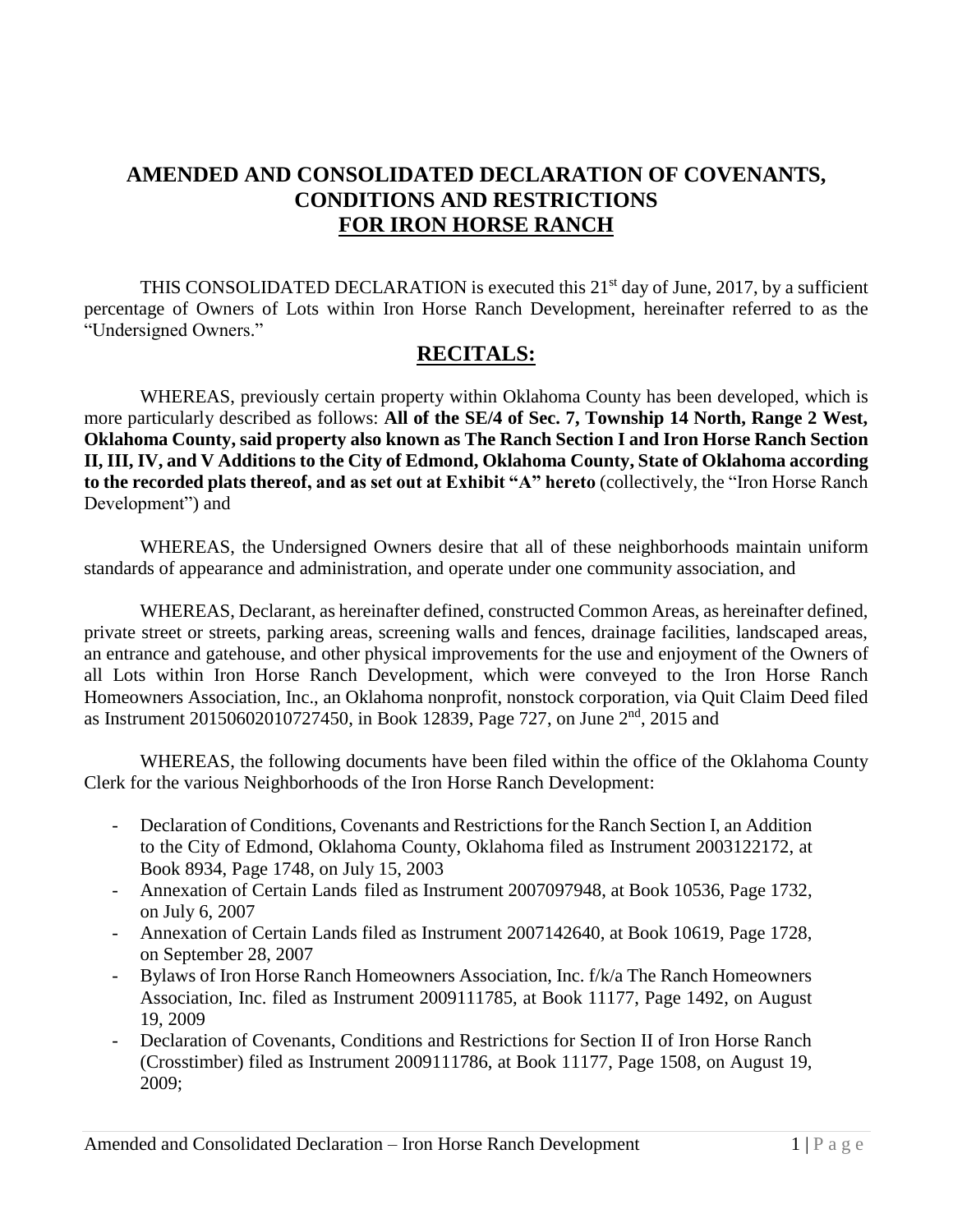- Amended Declaration of Covenants, Conditions and Restrictions for the Ranch Section I, an Addition to the City of Edmond filed as Instrument 2009111787, at Book 11177, Page 1523, on August 19, 2009;
- Declaration of Covenants, Conditions and Restrictions for Section III of Iron Horse Ranch (Cimarron) filed as Instrument 2009111788, at Book 11177, Page 1550, on August 19, 2009;
- Declaration of Covenants, Conditions and Restrictions for Section V of Iron Horse Ranch (Tallgrass) filed as Instrument 2009111789, at Book 11177, Page 1565, on August 19, 2009;
- Declaration of Covenants, Conditions and Restrictions for Section IV of Iron Horse Ranch (White Oak) filed as Instrument 2009112595, at Book 11179, Page 380, on August 21, 2009;
- Amended Declaration of Covenants, Conditions and Restrictions for Section II of Iron Horse Ranch (Crosstimber) filed as Instrument 20130515010674700, at Book 12245, Page 1745, on May 15, 2013;
- Amended Declaration of Covenants, Conditions and Restrictions for Section III of Iron Horse Ranch (Cimarron) filed as Instrument 20130515010674710, at Book 12245, Page 1762, on May 15, 2013;
- Amended Declaration of Covenants, Conditions and Restrictions for Section IV of Iron Horse Ranch (White Oak) filed as Instrument 20130516010674720, at Book 12245, Page 1779, on May 15, 2013;
- Amended Declaration of Covenants, Conditions and Restrictions for Section V of Iron Horse Ranch (Tallgrass) filed as Instrument 20130515010674730, at Book 12245, Page 1796, on May 15, 2013;
- Amended and Consolidated Declaration of Covenants, Conditions and Restrictions for Iron Horse Ranch for Sections II, III and V of Iron Horse Ranch filed as Instrument 20141031011485860
- , at Book 12674, Page 308, on October 31, 2014;
- Amended and Consolidated Declaration of Covenants, Conditions and Restrictions for Iron Horse Ranch Section 1 filed as Instrument 20150708010904440, at Book 12869, Page 533, on July 8, 2015; and
- Notice of Termination of Declarant's Rights for Iron Horse Ranch, An Addition to the City of Edmond, Oklahoma County, State of Oklahoma, According to the Recorded Plats Thereto filed as Instrument 20150602010727460, at Book 12839, Page 729, on June 2, 2015.

WHEREAS, the undersigned desire to consolidate a number of separately filed Declarations into one Governing Document with the intent that this Amended and Consolidated Declaration fully replace the previously filed documents listed above, as applicable.

WHEREAS, all Lots within Iron Horse Ranch Development Sections 1, 2, 3, 4 and 5 shall be conveyed subject to their respective Plat and Deed of Dedication and to certain easements, covenants, conditions, restriction, reservations, liens and charges as hereinafter set forth.

NOW, THEREFORE, Undersigned Owners hereby declare that all of the properties included in Iron Horse Ranch Development Sections 1, 2, 3, 4 and 5 shall be held, sold and conveyed subject to the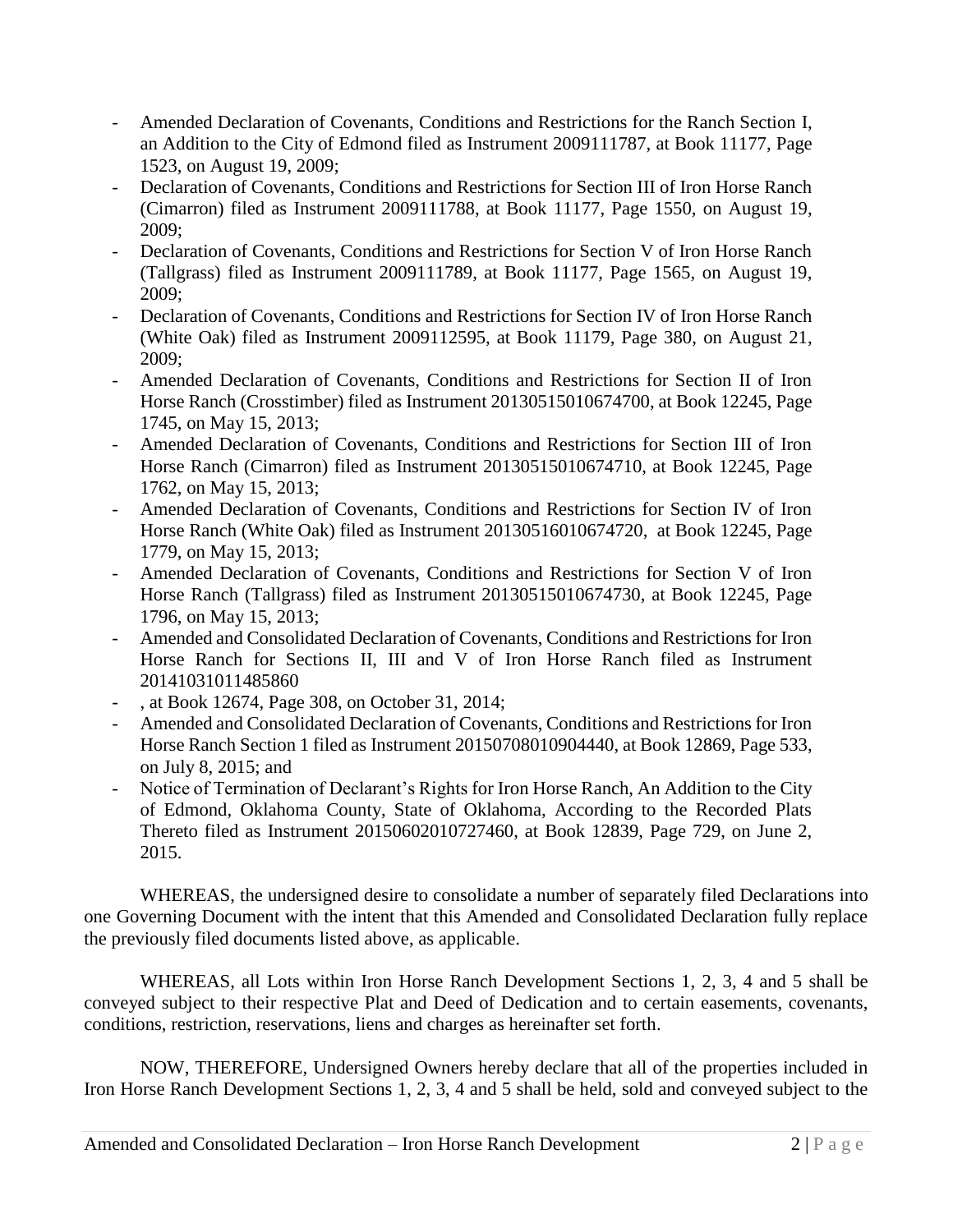following easements, covenants, conditions, and restrictions, all of which are for the purpose of enhancing and protecting the value, desirability, and attractiveness of Iron Horse Ranch Development. These easements, covenants, conditions and restrictions shall run with the real property and shall be binding on all parties having or acquiring any right, title or interest in the described properties or any part thereof, and shall inure to the benefit of each Owner thereof.

## **ARTICLE I DEFINITIONS**

**1.1 "Assessments"** shall mean and refer to all assessments levied by the Board of Directors pursuant to the provisions of this Declaration and the Bylaws of the Association. This term shall be synonymous with the term "dues" when used in this Declaration and Bylaws of the Association.

**1.2 "Architectural Review Committee"** or **"ARC"** shall mean and refer to a person or persons appointed by the Board of Directors as designated under Section 6.1 and 6.5(B) of this Declaration, which committee (whether consisting of one or more persons) has the authority to make such determinations with regard to any Improvement to a Lot as may be provided for pursuant to this Declaration. In the absence of an Architectural Review Committee, the Board of Directors shall be deemed to be the Architectural Review Committee as such term is used in this Declaration.

**1.3 "Association"** shall mean and refer to The Iron Horse Ranch Homeowners Association, Inc., formerly known as The Ranch Homeowners Association, Inc., an Oklahoma nonprofit corporation and its successors and assigns, the Certificate of Incorporation, as amended, and Bylaws of which shall govern the administration of the Iron Horse Ranch Development, the Members of which shall be all of the Owners of the Lots, and which is formed for the purpose of providing management, maintenance, preservation, and control of all Common Areas, and for the purpose of enforcing all mutual, common, or reciprocal interests in or restrictions upon all or portions of Lots, parcels, or areas.

**1.4 "Board" or "Board of Directors"** shall mean and refer to the Board of Directors of the Association.

**1.5 "Builder"** shall mean and refer to a person or persons, firm, corporation, partnership, trust, association or other legal entity, who purchases a Lot for the purpose of building a Residence thereon for resale to an Owner.

**1.6 "Building"** shall mean and refer to one or more of the building improvements lying within the Property (which is the real estate described in Exhibit "A" and more specifically shown on the Plat.)

**1.7 "Bylaws"** shall mean and refer to the Bylaws of The Iron Horse Ranch Homeowners Association, Inc.

**1.8 "Common Areas"** shall mean and refer to those parcels of real property together with any such property annexed pursuant to the terms of this Declaration, and leased, owned or held by the Association for the use, benefit and enjoyment of the Owners.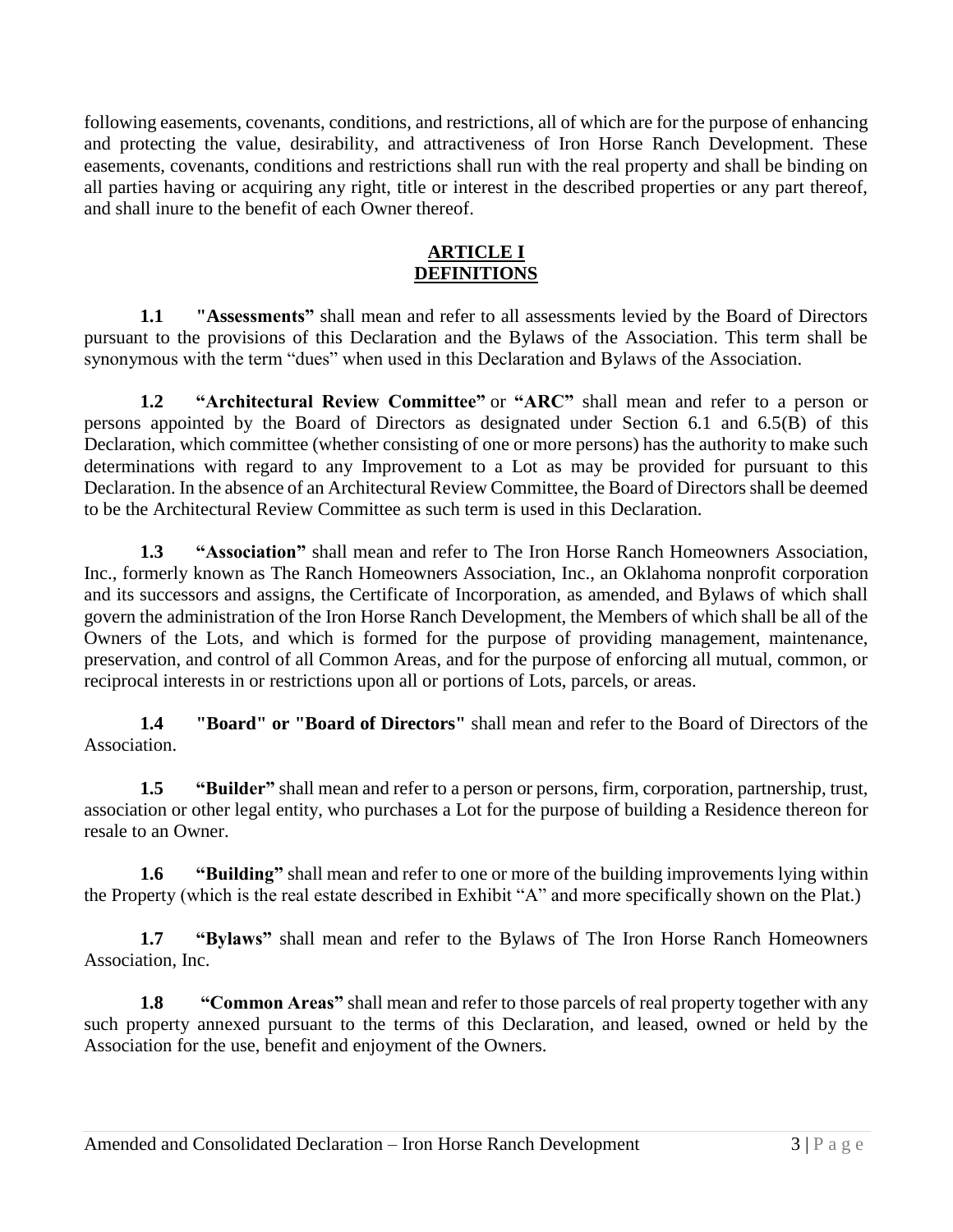**1.9 "Common Expenses"** shall mean and refer to the actual and estimated costs incurred or to be incurred by the Association in administering, maintaining, operating and conducting activities in connection with the matters that the Association is responsible for pursuant to this Declaration or the Bylaws, which may include a reasonable reserve for capital repairs and replacements. The Association shall incur all Common Expenses. The Owners shall each be responsible for an equal share of the Common Expenses incurred by the Association, subject only to the provisions of this Declaration and the Bylaws relating to Neighborhood Expenses.

**1.10 "Declarant"** shall mean and refer to Ranch Property Company, L.L.C., an Oklahoma limited liability company, and its successors and assigns.

**1.11 "Declaration"** and **"Amended Declaration"** shall mean and refer to this Amended and Consolidated Declaration.

**1.12 "Developer ARC**" or **"DARC"** shall mean Alan Staab, Dee Greninger and Tina Greninger. The DARC will cease to exist after construction plans for Iron Horse Ranch Section II Block 1 Lot 31 are approved. The DARC shall only have authority to act on initial construction of a Residence on Lot.

**1.13 "Development," "Iron Horse Ranch Development"** and **"Properties"** shall mean and refer to the following described real property: Iron Horse Ranch II (Crosstimber), III (Cimarron), IV (White Oak), V (Tallgrass), and The Ranch Section I, all being additions in the City of Edmond, Oklahoma County, State of Oklahoma, according to the recorded plats thereof. Additionally, the Association may by a vote of a majority of a quorum of Members present in person or by proxy at a regular or special meeting to accept such other additions or subdivisions within the jurisdiction and control of the Association.

**1.14 "Exclusive Common Areas"** shall mean and refer to any portion of the Common Areas that the Association now or hereafter owns, leases, or otherwise holds possessory or use rights in for the exclusive or primary benefit of one or more, but less than all, of the Neighborhoods as that term is hereafter defined. By way of illustration and not limitation, Exclusive Common Areas may include entry features, recreational facilities, landscaped medians and cul-de-sacs, and other portions of the Common Areas within the Iron Horse Ranch Development. All costs associated with maintenance, repair, replacement, and insurance of an Exclusive Common Area shall be assessed as a Neighborhood Assessment against the Owners of Lots in those Neighborhoods to which the Exclusive Common Areas are assigned. Additional Exclusive Common Areas may be created and designated by any instrument filed to annex additional land pursuant to the terms of this Declaration.

**1.15 "Governing Documents"** shall mean and refer to this Amended Declaration and any applicable Supplemental Declaration, the Bylaws of the Association, (the "Bylaws"), the Articles of Incorporation of the Association, (the "Articles"), and the rules and regulations of the Association, as they may be amended.

**1.16 "Improvement"** shall mean and refer to any Building, Residence, structure, landscaping, modification, alteration, addition renovation, replacement, or change on or as to any Lot from the time the Declarant first transfers such Lot to a Builder or Owner, no matter by whom made.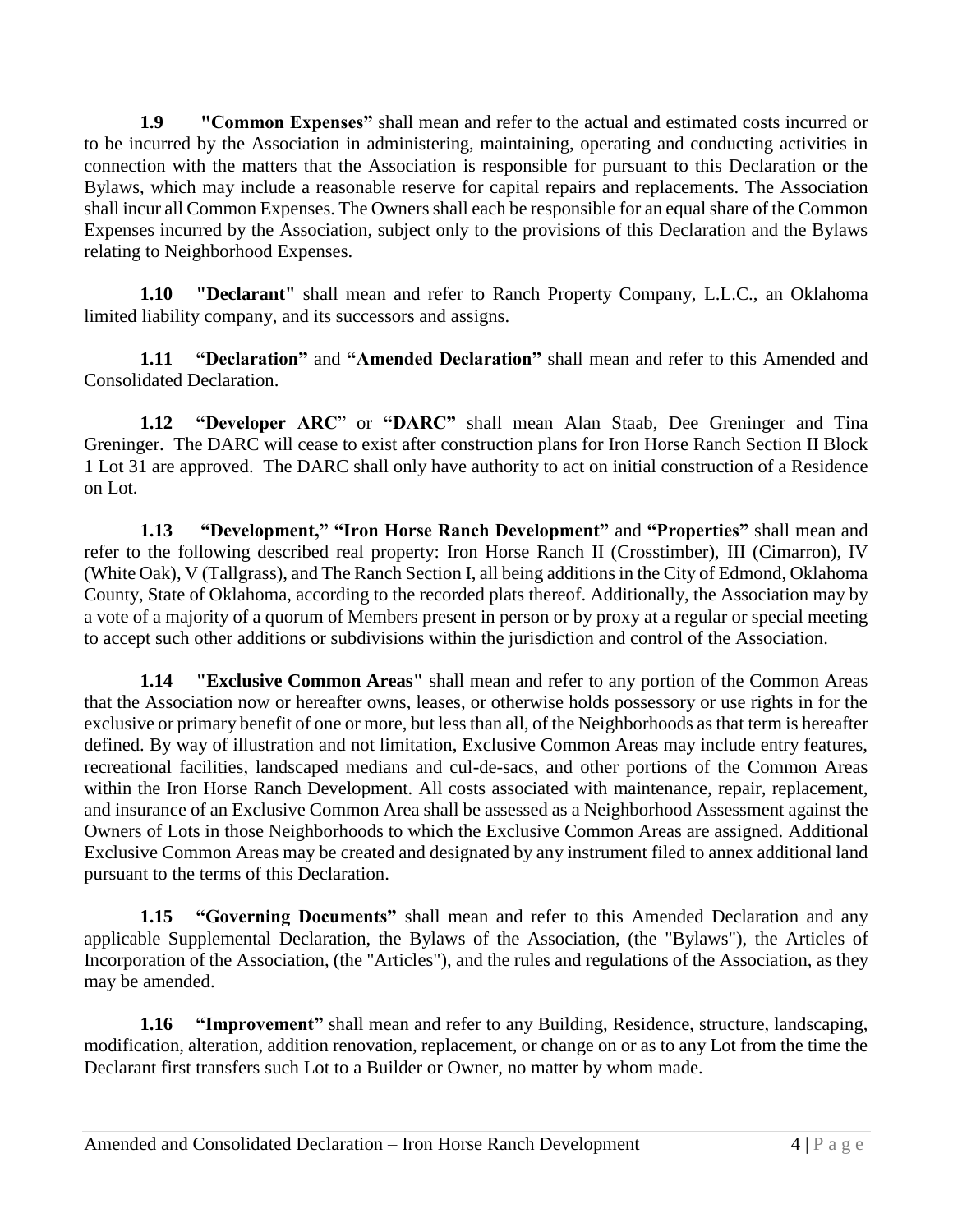**1.17 "Lot"** shall mean and refer to a platted lot, block or parcel of land shown upon the recorded subdivision map of Iron Horse Ranch Development with the exception of any Reserve Areas, and any other platted lot, block, or parcel of land annexed pursuant to the terms of this Declaration.

**1.18 "Member" and "Members"** shall mean and refer to every Person or entity who holds membership in the Association as an Owner of one or more Lots as provided in the Declaration and Bylaws.

**1.19 "Neighborhood"** shall mean and refer to each separately developed single family residential addition within Iron Horse Ranch Development in which the Owners of the Lots therein share common interests other than those common to all Owners within Iron Horse Ranch Development. There are (5) Neighborhoods planned for the Iron Horse Ranch Development, with each of the following constituting a Neighborhood:

a. All Lots within The Ranch Section I, Blocks One (1), Two (2) and Three (3) shall be in the Neighborhood designated as "The Ranch."

b. All Lots within Iron Horse Ranch Section II, Blocks One (1), Two (2), Three (3) and Four (4) shall be in the Neighborhood designated as "Cross Timber."

c. All Lots within Iron Horse Ranch Section III, Blocks Five (5), Six (6), Seven (7), Eight (8) and Nine (9) shall be in the Neighborhood designated as "Cimarron."

d. All Lots within Iron Horse Ranch Section IV, Blocks One (1), Two (2), Three (3), Four (4) and Five (5) shall be in the Neighborhood designated as "White Oak."

e. All Lots within Iron Horse Ranch Section V, Blocks One (1), Two (2) and Three (3) shall be in the Neighborhood designated as "Tallgrass."

Additional Neighborhoods may be created by any later filed instrument annexing additional land pursuant to the terms of this Declaration.

**1.20 "Neighborhood Assessments"** shall mean and refer to Assessments levied against the Lots in a particular Neighborhood to fund Neighborhood Expenses.

**1.21 "Neighborhood Expenses"** shall mean and refer to the actual and estimated expenses incurred or anticipated to be incurred by the Association for the benefit of Owners of Lots within a particular Neighborhood, which may include a reasonable reserve for capital repairs and replacements.

**1.22 "Owner"** shall mean and refer to the record owner, whether one or more persons or entities, of a fee simple title to any Lot situated within Iron Horse Ranch Development, including contract sellers, but excluding others having an interest merely as security for the performance of an obligation.

**1.23 "Plat"** shall mean and refer to the plats of the Neighborhoods, which plats were filed on July 3, 2003, as recorded at Plat Book 61, Page 12; on June 8, 2007, as recorded at Plat Book 65, Page 39; on September 4, 2007, as recorded at Plat Book 65, Page 23; on August 21, 2009, as recorded at Plat Book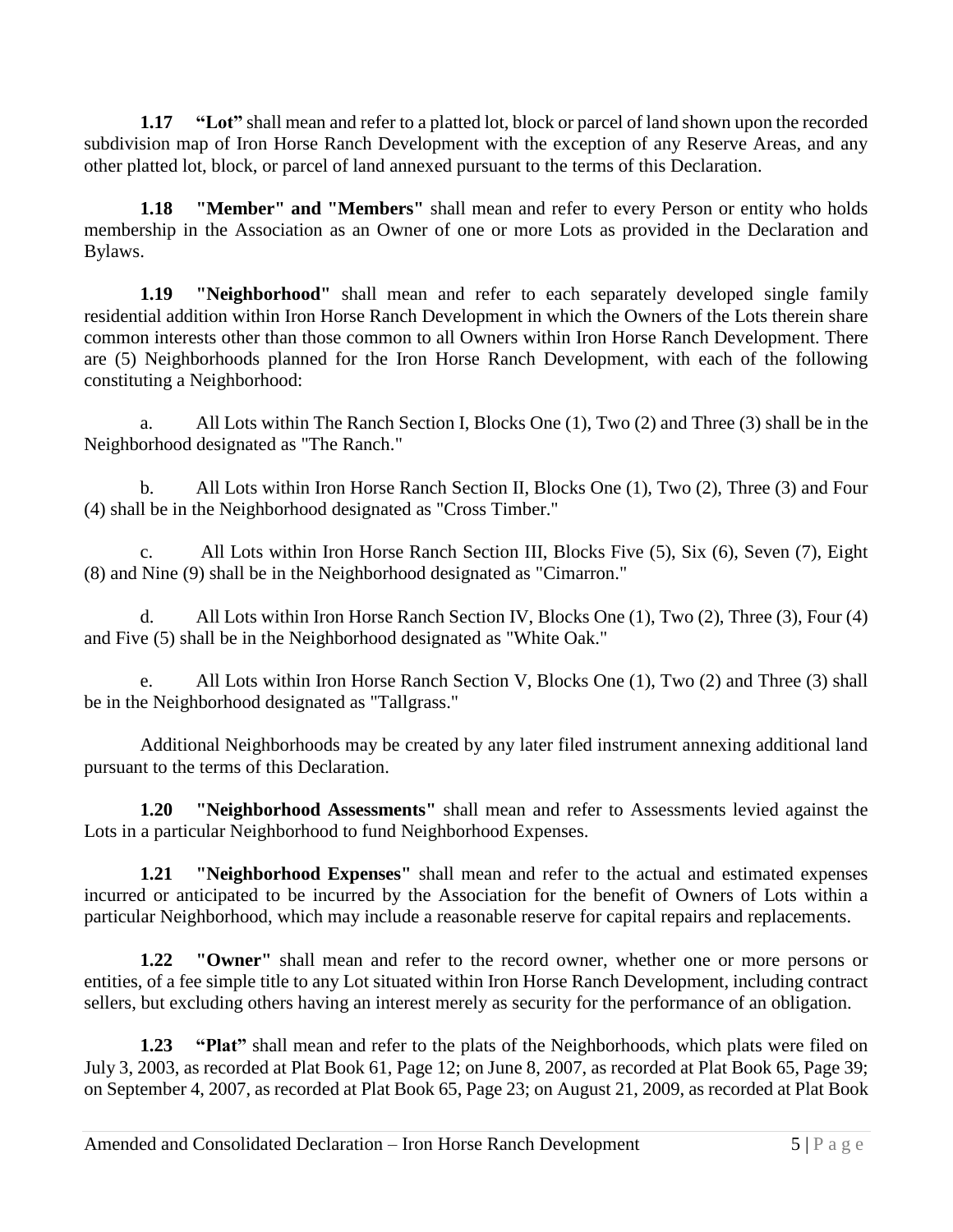67, Page 64; and on May 14, 2013, as recorded at Plat Book 70, Page 82, all in the office of the County Clerk of Oklahoma County, Oklahoma.

**1.24 "Person"** shall mean and refer to a natural person, a corporation, a partnership, a trustee, a limited liability company, or any other legal entity.

**1.25 "Residence"** shall mean and refer to a house used as a residence for a Single Family.

**1.26 "Single Family"** shall mean and refer to one or more individuals each related to the other within one degree by blood, marriage, or legal adoption, or a group of not more than three individuals not all so related, who maintain a common household in a Residence. An individual within a Single Family shall also include a domestic servant (such as a nurse, maid, cook, housekeeper, butler, nanny, "au pair", or companion for a Single Family member who has a physical or mental limitation requiring same).

## **ARTICLE II ASSOCIATION MEMBERSHIP**

The membership of the Association shall be limited to the record Owner, whether one or more Persons or entities, of a fee simple title to a Lot situated within Iron Horse Ranch Development. The foregoing is not intended to include Persons or entities who hold an interest merely as security for the performance of an obligation, other than contract sellers. Membership shall be appurtenant to and may not be separated from ownership of any Lot situated within Iron Horse Ranch Development. Ownership of a Lot shall be the sole qualification for membership. Membership in the Association shall be governed by the Bylaws of the Iron Horse Ranch Homeowners Association, Inc., f/k/a The Ranch Homeowners Association, Inc. and any applicable term within the Articles and this Amended Declaration.

## **ARTICLE III PROPERTY RIGHTS**

**3.1 Members' Easements of Enjoyment.** Every Member shall have the right to use and enjoy the Common Areas and all improvements constructed thereon, and the Exclusive Commons Areas serving such Member's Lot, along with all improvements constructed thereon. Such right shall be appurtenant to and shall pass with the title to every Lot within Iron Horse Ranch Development, subject, however, to the following provisions:

**A.** The right of the Association, in accordance with its Certificate of Incorporation and Bylaws, which requires a majority approval of the Members, to borrow money for the purpose of improving the Common Areas or the Exclusive Commons Areas, and facilities and improvements constructed thereon and in aid thereof to mortgage such property. In the event such property should be so mortgaged, the rights of the Members of the Association hereunder to use and enjoy such Common Areas and Exclusive Common Areas shall be subject and subordinate to the rights of the mortgagee therein.

**B.** The right of the Association to dedicate or transfer all or any part of the Common Areas and/or the Exclusive Common Areas to any public agency, authority, or utility for such purposes and subject to such conditions as may be agreed to by the Members. Such dedication and transfer shall be effective only upon the recording of an instrument signed by Members entitled to cast two-thirds (2/3) of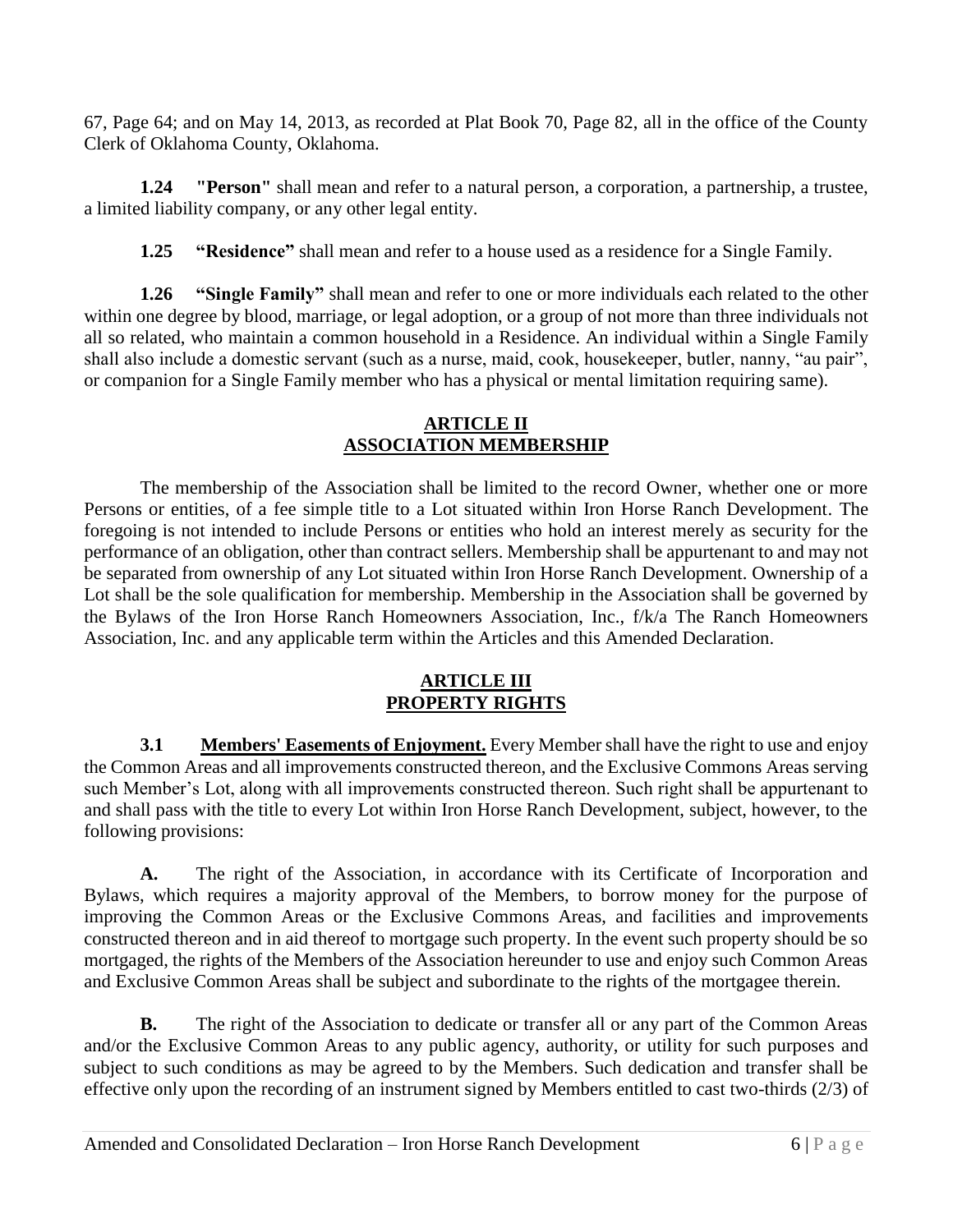the votes of the membership, in which such Members evidence their agreement to such dedication and transfer.

**3.2 Delegation of Use of Common Areas and Exclusive Common Areas.** Any Member may delegate, in accordance with the Bylaws, such Member's right of enjoyment to the Common Areas and Exclusive Common Areas, and the facilities and improvements situated thereon, to the members of their Single Family or contract purchasers who reside in Iron Horse Ranch Development.

**3.3 Rentals of Lots.** An Owner who leases a Lot or Residence within Iron Horse Ranch Development to any third-person shall be responsible for ensuring compliance by the third-person with all of the provisions of this Declaration, and shall be jointly and severally responsible for any violations by such third-person and any damages to the Association resulting from the lease. The rental or lease of any Lot or Residence within Iron Horse Ranch Development shall require the approval of the Board of Directors. Rentals or leases requiring approval include both short-term and long-term leases and rentals such as those secured through venues including but not limited to VRBO and AirBNB.

**3.4 Designation of Exclusive Common Areas.** Each Exclusive Common Areas shall be as designated by the Board of Directors in a written instrument filed of record, which shall also assign the exclusive use thereof to the appropriate Lots, and the Owners thereof. This designation capability formerly rested with the Declarant and all formerly designated Exclusive Common Areas continue as such.

**3.5 Condemnation.** If any part of the Common Area shall be taken (or conveyed in lieu of and under threat of condemnation by the Board) by any authority having the power of condemnation or eminent domain, each Owner shall be entitled to written notice of such taking or conveyance prior to disbursement of any condemnation award or proceeds from such conveyance. Such award or proceeds shall be payable to the Association to be disbursed as set forth in this Article.

If the taking or conveyance involves a portion of the Common Area on which improvements have been constructed, the Association shall restore or replace such improvements on the remaining land included in the Common Area to the extent available, unless within 60 days after such taking, Members representing at least 75% of the total vote of the Association shall otherwise agree. Any such construction shall be in accordance with plans approved by the Board.

If the taking or conveyance does not involve any improvements on the Common Area or if a decision is made not to repair or restore, or if net funds remain after any such restoration or replacement is complete, then such award or net funds shall be disbursed to the Association and used for such purposes as the Board shall determine.

**3.6 Restoring Damaged Improvements**. In the event of damage to or destruction of Common Area or other property which the Association is obligated to insure, the Board or its duly authorized agent shall file and adjust all insurance claims and obtain reliable and detailed estimates of the cost of repairing or restoring the property to substantially the condition in which it existed prior to the damage, allowing for changes or improvements necessitated by changes in applicable building codes, quality of materials and/or design improvements.

Damaged improvements on the Common Area shall be repaired or reconstructed unless the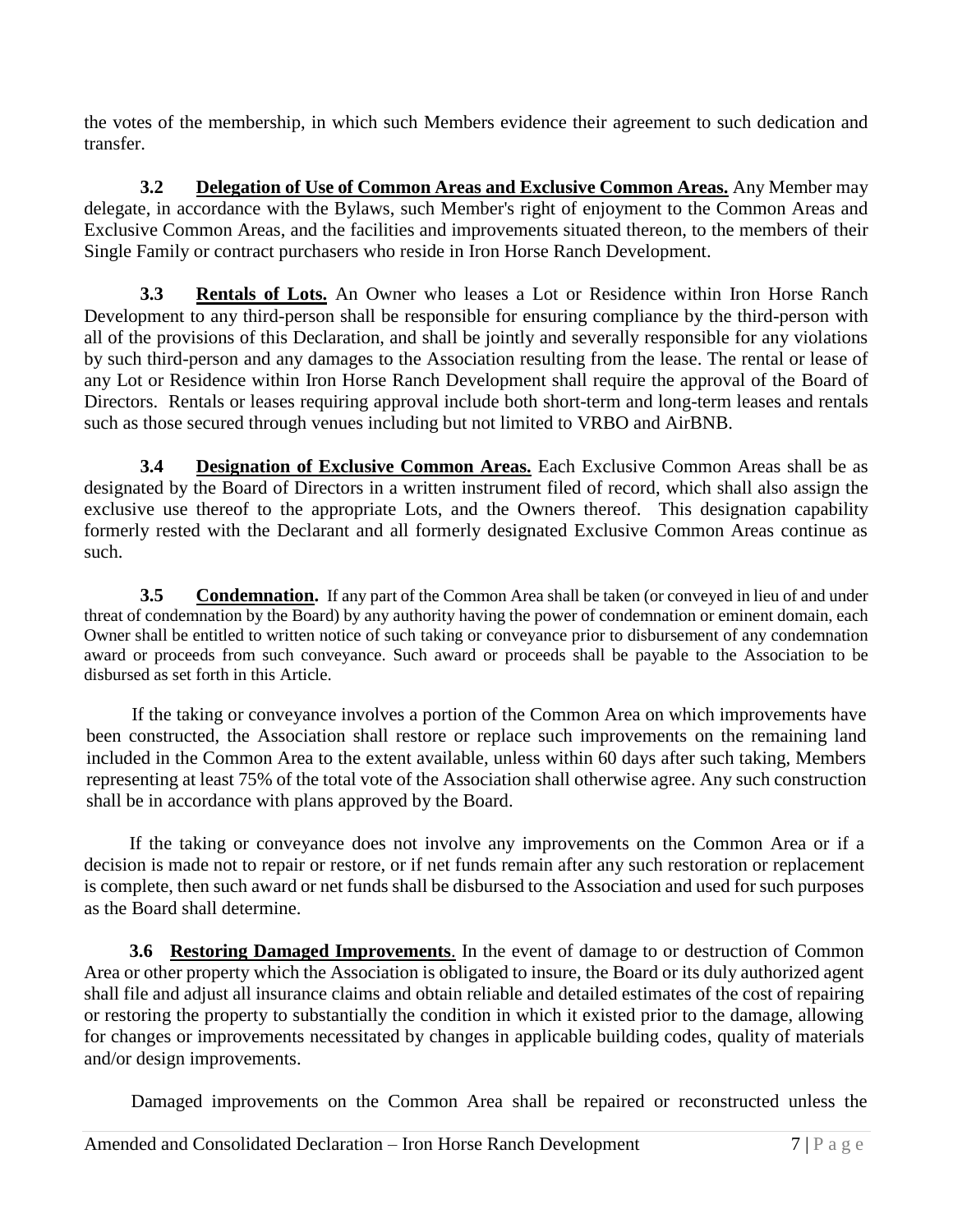Members representing at least 75% of the total votes in the Association decide within 60 days after the loss not to repair or reconstruct. If either the insurance proceeds or estimates of the loss, or both, are not available to the Association within such 60-day period, then the period shall be extended until such funds or information are available. However, such extension shall not exceed 60 additional days. No Mortgagee shall have the right to participate in the determination of whether the damage or destruction to the Common Area shall be repaired or reconstructed.

If a decision is made not to restore the damaged improvements, and no alternative improvements are authorized, the affected property shall be cleared of all debris and ruins and thereafter shall be maintained by the Association in a neat and attractive, landscaped condition.

Any insurance proceeds remaining after paying the costs of repair or reconstruction, or after such settlement as is necessary and appropriate, shall be retained by the Association for the benefit of the Members, and placed in a capital improvements account. This is a covenant for the benefit of Mortgagees and may be enforced by the Mortgagee of any affected Lot.

If insurance proceeds are insufficient to cover the costs of repair or reconstruction, the Board may, without a vote of the Members, levy Special Assessments to cover the shortfall against the Members.

#### **ARTICLE IV COVENANT FOR ASSESSMENTS**

The provisions for the fiscal management of the Association for and on behalf of all of the Members shall be as set forth in the Bylaws and in the Declarations. As provided hereafter, each Member is obligated to pay to the Association all Assessments. The Assessments levied by the Association shall be for the purpose of promoting the recreation, health and safety, and welfare of the Owners and Members, and for such other purposes as may be set forth in these Bylaws or the Declarations. No Member may waive or otherwise escape liability for the assessments provided for herein by non-use of the Common Area or abandonment of their Lot.

**4.1 Creation of Obligation.** Each Owner and Member, by acceptance of a deed or other conveyance of an interest in a Lot is deemed to covenant and agree to pay any or all Assessments levied by the Board of Directors to the Association in accordance with the terms of this Declaration and Bylaws. Such Assessments shall be levied and collected as provided for in the Declaration and Bylaws. The Assessments, together with interest thereon, late charges, attorneys' fees, and other costs of collection as may be imposed by the Governing Documents and the rules and regulations adopted by the Board of Directors, and shall be a continuing lien upon such Member's Lot until paid. In the event of a transfer of title to a Lot, the grantor and the grantee shall be jointly and severally liable for such portion thereof as may be due and payable at the time of conveyance. However, no first mortgagee who obtains title to a Lot pursuant to a foreclosure and sheriff's sale of its first mortgage lien, shall be liable for unpaid assessments which accrued prior to such acquisition of title. The obligation of the Owner of the Lot to which such membership appertains for the payment of Assessments shall survive the foreclosure of a Lot by a mortgagee.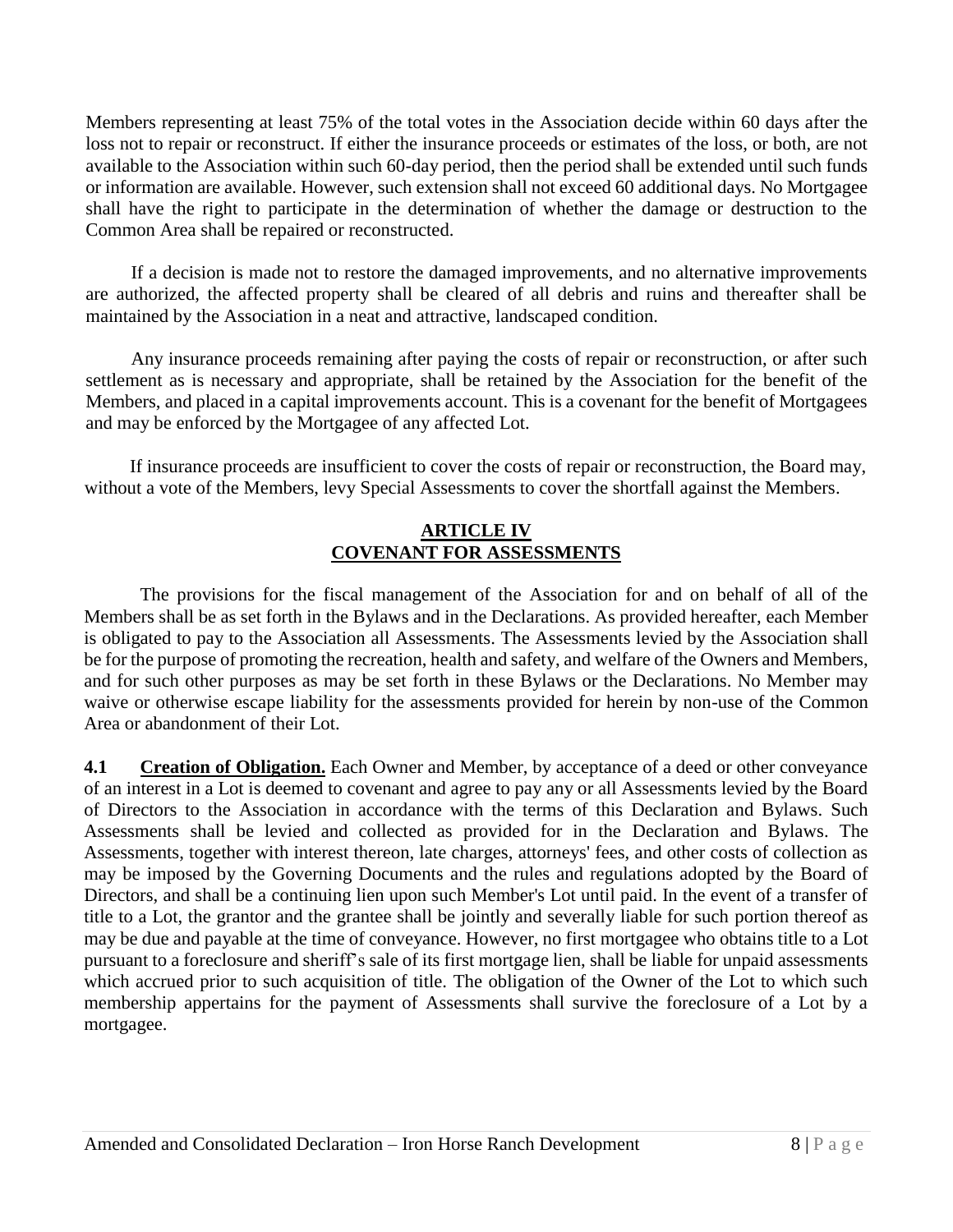#### 4.2. **Regular Assessments**.

- A. Except as otherwise specifically provided herein, each Lot is hereby allocated liability for an equal share of the Common Expenses of the Association as its Regular Assessment. Regular Assessments shall be in such amounts as determined by the Association operating through its Board of Directors which shall be responsible to annually determine the budget for the coming year, and to levy and collect the same from the Members in accordance with the provisions of the Bylaw and the Declaration.
- B. Not later than sixty (60) days prior to the beginning of each fiscal year of the Association, the Association shall make available for review by each Owner and Member at the Association's office during reasonable times, a pro forma operating statement or budget for the upcoming fiscal year which shall, among other things, estimate the total Common Expenses to be incurred by the Association for such fiscal year. The Association shall at that time determine the amount of the Regular Assessment to be levied against each Lot and to be paid by each Member and notify the Member thereof. Each Member shall thereafter pay to the Association its entire Regular Assessment on or before the beginning of the Association's fiscal year, which date shall be set forth in the written notice sent to Members.

The budget and Assessment shall become effective unless disapproved at a meeting by Members representing at least sixty-five (65%) of the votes eligible to be cast by the Members. There shall be no obligation to call a meeting for the purpose of considering the budget except on petition executed by those representing at least fifty-one (51%) of the votes eligible to be cast by the Members, which petition must be presented to the Board of Directors within ten (10) days after delivery of the notice of Assessments.

C. If the Association created pursuant hereto subsequently determines that the total Regular Assessments for the current year are, or will become, inadequate to meet all Common Expenses for whatever reason, including Common Expenses in excess of the estimated Common Expenses used in preparation of the Association's budget for that year, the President shall then immediately determine the approximate amount of such inadequacy and, with the consent of the Board of Directors, issue a supplemental estimate of the Common Expenses and determine the revised amount of Regular Assessments to be paid by each Member for the balance of the year, and the date or dates when due. Each Member shall be notified of the additional amount required to be paid and the due date of such payment, which date shall not be less than ten (10) days from the date of the notice provided for herein. Such additional Assessment may be levied against the entire membership, if such assessment is for Common Expenses or against the Lots within any Neighborhood if such additional assessment is for Neighborhood Expenses. If the estimated total Regular Assessments for a current year prove to be excessive in light of the actual Common Expenses experienced by the Association, the Association may, at the discretion of the Board of Directors, retain such excess as additional working capital or reserves, or reduce the amount of the Regular Assessments for the next fiscal year. No reduction or abatement of Regular Assessments because of any such anticipated surplus may diminish the quantity, or quality, of services upon which the Common Expenses for the year in question are based and, if supplemental Assessments are required, they shall be made as set forth above.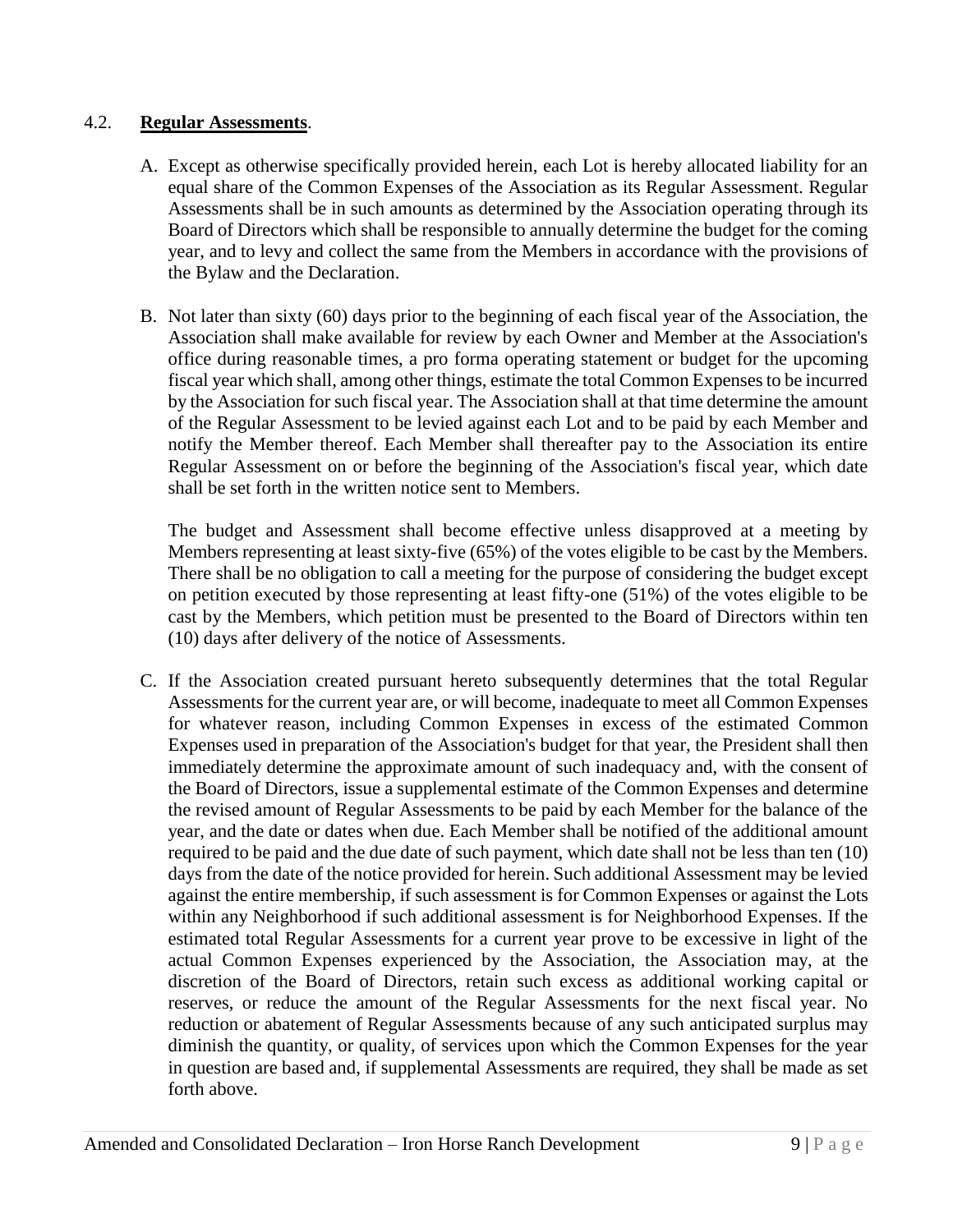4.3 **Special Assessment**. In addition to the Regular Assessments, the Board of Directors may levy Special Assessments as necessary from time to time for the purpose of paying, in whole or in part, the cost of any construction or reconstruction, unexpected repair or replacement of a described capital improvement, including the necessary fixtures and personal properties related thereto, all in accordance and pursuant to the provisions of the Bylaws of the Association. The Board of Directors will have the sole authority to decide whether or not the value of any reserves will be considered in determining the amount of the Special Assessment to be collected. Special Assessments shall be payable in such manner and at such times as determined by the Board of Directors and may be payable in installments extending beyond the fiscal year in which the Special Assessment is approved, if the Board of Directors so determines.

**4.4 Specific Assessments.** The Association shall have the power to levy Specific Assessments against a particular Lot as follows:

 (1) to cover the costs, including overhead and administrative costs, of providing services to a Lot upon request of an Owner pursuant to any menu of special services which may be offered by the Association. Specific Assessments for special services may be levied in advance of the provision of the requested service; and

 (2) to cover monetary fines, penalties, and costs incurred in bringing a Lot into compliance with the Governing Documents, or costs incurred as a consequence of the conduct of the Owner or occupants of a Lot, their agents, contractors, employees, licensees, invitees, or guests including but not limited attorney's fees incurred by the Association; provided, the Board of Directors shall give the Lot Owner prior written notice and an opportunity for a hearing, in accordance with Section 7.2 of the Bylaws, before levying any Specific Assessment under this subsection (2).

4.5 **Neighborhood Assessments**. Neighborhood Assessments shall refer to Assessments levied against the Lots in a particular Neighborhood to fund Neighborhood Expenses as defined hereafter.

4.6 **Time and Manner of Payment; Late Charges and Interest**. Assessments shall be due and payable by the respective Members in such manner and at such times as the Association shall designate in accordance with the rules and regulations that it adopts from time to time. If not paid within ten (10) days after its due date, each such Assessment shall have added to it a late charge equal to ten percent (10%) of the amount of Assessment and thereafter bear interest at the default interest rate of eighteen percent (18%) per annum until paid. The Association may, in its discretion and without waiving the imposition of a late charge or interest in any other instance, waive the late charge and/or interest in any particular instance. A delinquent Member shall be liable for attorneys' fees and other related costs incurred by the Association as a result of efforts to collect such delinquency.

4.7 **No Offsets**. All Assessments shall be payable in the amount specified in the Assessment or notice of Assessment and no offsets against such amount shall be permitted for any reason, including without limitation, a claim that the Association and/or the Declarant is not properly exercising its duties and powers as provided in this Declaration or any documentation associated herewith or that Assessments for any period exceed Common Expenses.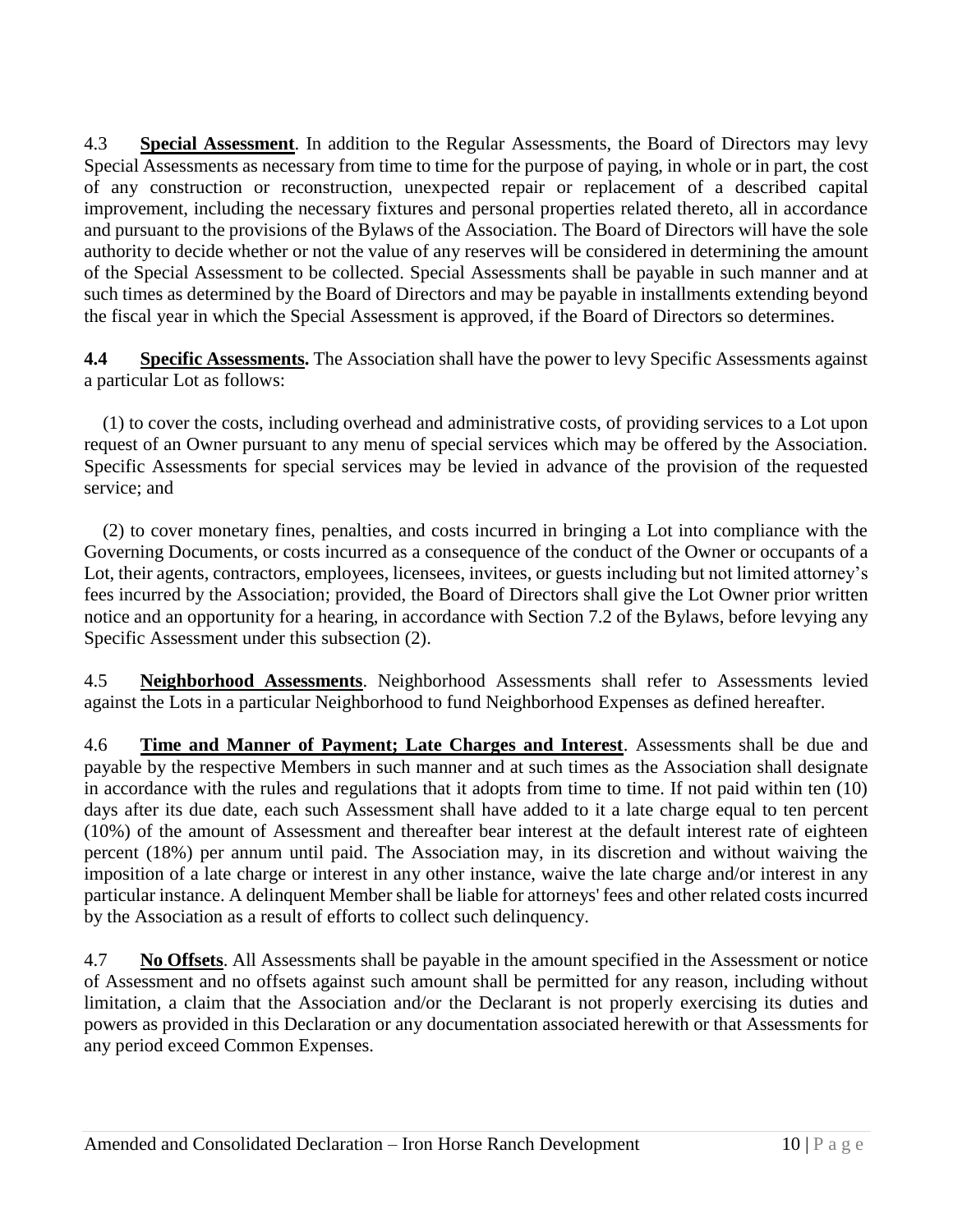4.8 **Reserves**. Reserves included in any budget for Common Expenses which are collected as part of Regular Assessments shall be deposited by the Association in a separate bank account to be held in trust for the purposes for which they are budgeted and are to be segregated from and not commingled with any other funds of the Association, except to the extent that the Association's regularly employed accountant deems it desirable to do otherwise on the basis of standard accounting principles in similar contexts or the laws (tax or otherwise) of the State of Oklahoma or the United States relating to non-profit corporations, or homeowners associations. Such reserves shall be deemed a contribution to the capital account of the Association by its Members.

4.9 **Subordination of Lien**. Any lien which arises against a Lot by reason of the failure or refusal of an Owner or Member to make timely payment of any Assessment shall be subordinate to the lien of a prior recorded first mortgage (together with any interest, cost, reasonable attorneys' fees and any late charges related thereto) on the Lot, acquired in good faith and for value, except for the amount of the unpaid Assessment which accrues from and after the date on which a first mortgagee comes into possession of, or acquires title to the Lot, whichever occurs first. If any lien for unpaid Assessments which accrued prior to the date the first mortgagee comes into possession of or acquires title to the Lot has not been extinguished by the process by which such first mortgagee came into possession of or acquired title to the Lot, such first mortgagee shall not be liable for unpaid Assessments arising prior to the aforesaid date and, upon written request by such first mortgagee to the Association, such lien shall be released in writing by the Association. Any unpaid Assessments which are extinguished pursuant to the foregoing sentence shall continue to be the personal obligation of the delinquent Owner and Member and may also be re-allocated by the Association among all Members as part of the Common Expenses.

4.10 **Certificate of Non-Payment**. Upon request, any person acquiring an interest in any Lot shall be entitled to a certificate from the Association setting forth the amount of due but unpaid Assessments relating to such Lot, if any, and such Person shall not be liable for or shall any lien attach to the Lot in excess of the amount set forth in the certificate, except for Assessments which occur or become due after the date thereof and any interest, costs, attorneys' fees and any late charges related to such Assessments.

4.11 **Enforcement of Lien**. Any lien provided for in this Declaration may be foreclosed by the Association in any manner provided or permitted for the foreclosure of realty mortgages in the State of Oklahoma. Nothing herein shall be construed as requiring that the Association take any action allowed hereunder in any particular instance, and the failure of the Association to take such action at any time shall not constitute a waiver of the right to take such action at a later time or in a different instance. The Board of Directors may elect to collect a delinquent Member's account by any other means allowed by law and these Bylaws and the Declarations without waiving its right to foreclose a lien filed against a Lot.

4.12 **Pledge of Assessment Rights as Security**. The Association shall have the power to pledge the right to exercise its assessment powers and rights as security for any obligation of the Association. The Association's power to pledge its assessment powers shall include, but not be limited to, the ability to make an assignment of Assessments which are then payable to or which will become payable to the Association; which assignment may then be presently effective but shall allow those Assessments to continue to be paid to the Association and used by the Association as required, unless and until the Association shall default on its obligations secured by that assignment.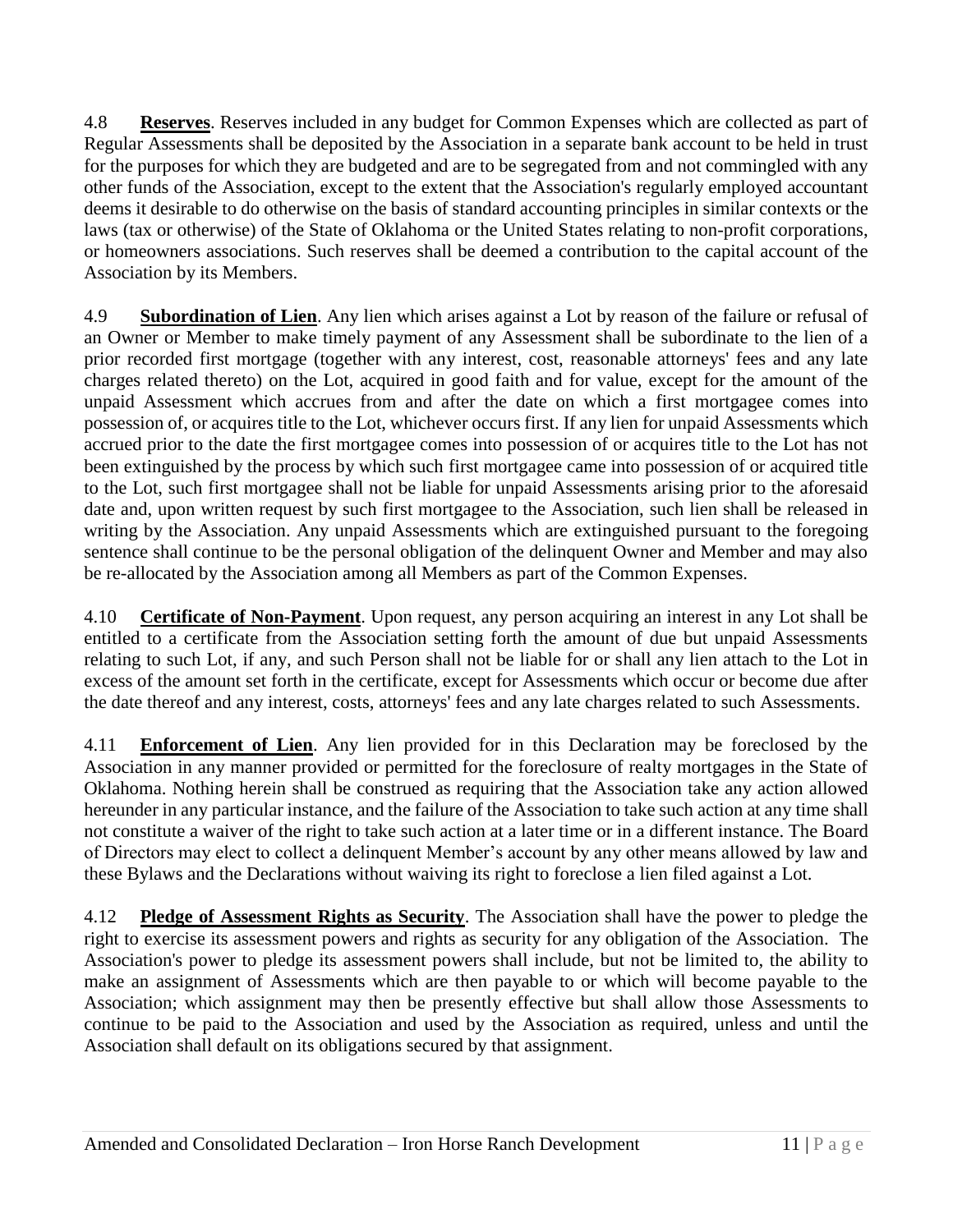4.13 **Common Expenses**. Common expenses shall be the actual and estimated costs incurred or to be incurred by the Association in administering, maintaining, operating and conducting activities of the Association, such expenses to include, but not be limited to, the following:

- A. The cost of maintenance, management, operation, repair and replacement of the Common Areas and any other areas within Iron Horse Ranch Development that are, or shall in the future be, maintained by the Association;
- B. Unpaid Assessments not collected by the Association after reasonable efforts to collect the same as provided for under these Bylaws and the Declarations;
- C. The cost of maintenance by the Association of areas within the right-of-way of public streets in the vicinity of the Iron Horse Ranch Development as provided in these Declarations or pursuant to agreements with the City of Edmond;
- D. The cost of management and administration of the Association including, but not limited to, compensation paid by the Association to managers, accountants, attorneys and employees;
- E. The cost of any insurance obtained by the Association;
- F. Reasonable reserves for contingencies, replacements and other proper purposes as deemed appropriate by the Association, which reserve fund shall be adequate to meet the costs and expenses of maintenance, repairs and replacement of the Common Areas which must be maintained, repaired or replaced on a periodic basis;
- G. The cost of bonding any person handling the funds of the Association;
- H. Any taxes paid by the Association;
- I. Costs incurred by any committee or board established or contemplated by the Governing Documents;
- J. Other expenses incurred by the Association for the general benefit of all Owners for any reason whatsoever in connection with any item or items designated, or to be provided or performed, by the Association pursuant to the Declarations or these Bylaws, or in furtherance of the purposes of the Association or in the discharge of any duties or powers of the Association.

4.14 **Neighborhood Expenses**. Neighborhood Expenses shall refer to the actual and estimated expenses incurred or anticipated to be incurred by the Association for the benefit of Owners of Lots within a particular Neighborhood, which may include a reasonable reserve for capital repairs and replacements.

## **ARTICLE V USES OF LAND**

The use and occupancy of all Lots, Common Areas and Exclusive Common Areas within the Iron Horse Ranch Development shall be subject to the Governing Documents along with all restrictions,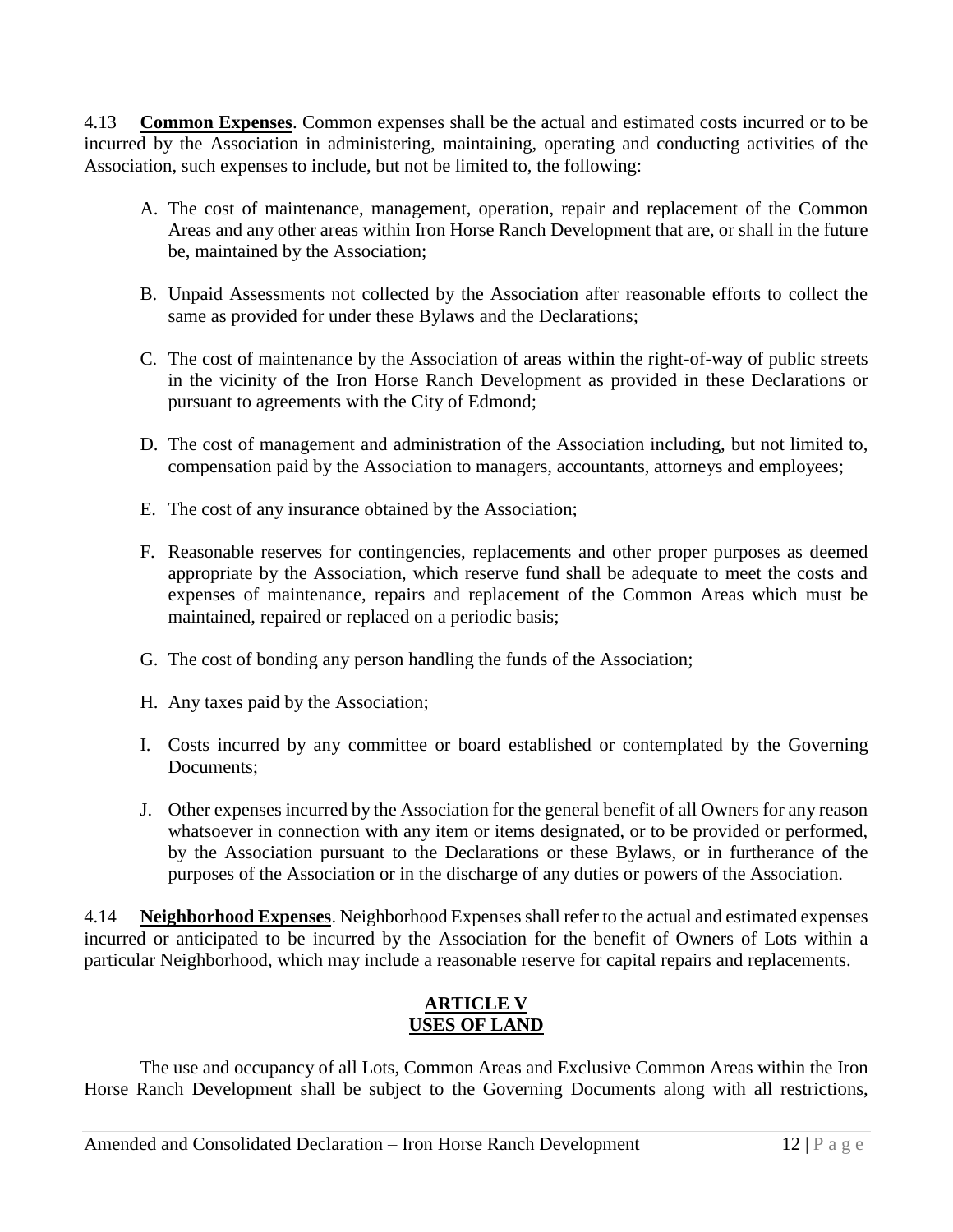covenants and conditions imposed by their respective Plat and Deed of Dedication ("Plat"), and any property annexed pursuant the provisions of this Declaration shall comply with the Governing Documents and all restrictions, covenants and conditions imposed by the Plat and Deed of Dedication applicable to such property.

## **ARTICLE VI ARCHITECTURE, SIZE, MATERIALS, PLANS, FENCING AND ALTERATIONS**

**6.1** Architecture. A complete set of plans and construction specifications, including materials for the initial construction of a Residence and any improvement proposed to be erected on any Lot in conjunction with the initial construction of said Residence, must first be submitted to the DARC prior to the commencement of any initial construction upon any Lot in the Iron Horse Ranch Development. The DARC will cease to exist after construction plans for Iron Horse Ranch Section II Block 1 Lot 31 are approved. At that time, or at any time the DARC no longer exists or is otherwise unable to act in any instance in which it would have the authority to so act as set forth in this Declaration, the ARC shall act in its stead in that particular instance. Any and all actions, responsibilities or authority for "Changes After Completion", as identified in Section 6.5(B) herein below, shall fall under the authority of the ARC, which members of such ARC shall be designated by the Board. Such plans and construction specifications shall reflect proposed construction complying with the remaining provisions of this Article, depict all elevations in color, and, in addition, conform to the following requirements:

**A. Specialists.** To the extent that preparation of such plans and specifications requires the services of an architect, a landscape architect, a landscape lighting specialist, a security systems specialist, or any other specialist, then the portion of the plans and specifications relating to those design aspects shall have been prepared by a person or entity having the professional qualifications therefore.

**B. Required Architectural and Design Information.** The following materials must be submitted to the DARC to obtain the required approval:

1. Four exterior elevations (front, back and both sides).

2. A site plan of the dwelling as it will sit on the Lot, with the grade/elevation of the pad and ridge line. The site plan must include all existing trees larger than 4" in diameter measured 12" from the ground, and all setbacks required by any applicable Planned Unit Development, and Plat.

3. Floor plans of the dwelling.

4. A list of exterior materials to be used, including roofing, masonry, siding and window materials.

5. A landscape plan showing the proposed plating for the yard. The plan shall include all proposed walls and fences.

6. A schedule of exterior colors.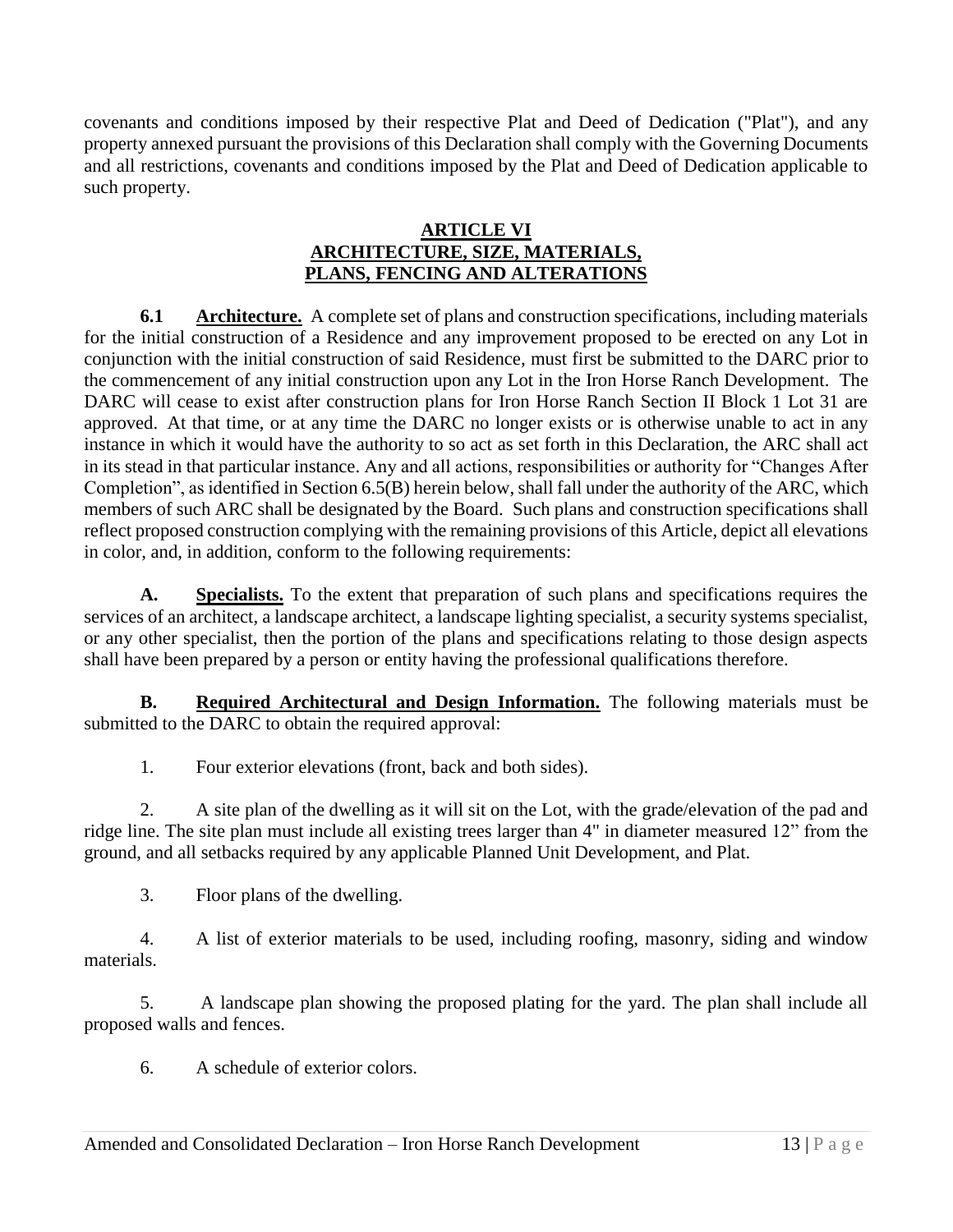If the plans are approved, a letter of approval shall be issued by the DARC with a list of requirements, and the plans shall be retained in the Association's files. No changes from these plans shall be allowed without written approval of the DARC.

**C. Approved Builder.** No Residence may be constructed on any Lot in the Iron Horse Ranch Development by any Builder other than one approved in advance in writing by the DARC.

## **6.2. Miscellaneous Design and Development Criteria.**

**A. Size.** No one story residence having less than 2,500 square feet of living area shall be erected on any Lot within The Ranch Neighborhood. No multiple story residence having less than 2,750 square feet of total living area shall be erected on any Lot within Section I

No one story residence having less than 3,000 square feet of living area shall be erected on any Lot within the Crosstimber Neighborhood. No multiple story residence having less than 3,500 square feet of total living area shall be erected on any Lot within Section II.

No one story residence having less than 2,500 square feet of living area shall be erected on any Lot within the Cimarron Neighborhood. No multiple story residence having less than 2,750 square feet of total living area shall be erected on any Lot within Section III.

No one story residence having less than 3,500 square feet of living area shall be erected on any Lot within the White Oak Neighborhood. No multiple story residence having less than 4,000 square feet of total living area shall be erected on any Lot within Section IV.

No one story residence having less than 2,500 square feet of living area shall be erected on any Lot within the Tallgrass Neighborhood. No multiple story residence having less than 2,750 square feet of total living area shall be erected on any Lot within Section V.

The area of basements, garages, porches, servant quarters, covered patios and any heated interior space with a ceiling height of less than six (6) feet shall not be included in calculating any required living area. No building shall be higher than thirty-five (35) feet or more than two stories in height.

## **B. Building Material Requirements.**

1. **Exterior Walls**. All exterior dwelling walls shall be one hundred percent (100%) brick, brick veneer, stone, stone veneer, or stucco, provided that the exterior of any rear elevation dwelling wall above the first floor elevation may be constructed of wood, masonite or a comparable siding product. The area of all windows and doors located in such exterior walls shall be excluded in the determination of the area of such exterior walls. There shall be no exposed foundations.

2. **Roofing**. At least eighty-five percent (85%) of the roof area of the residence erected on any Lot shall have a minimum of a 9/12 pitch. No roof pitches of less than 6/12 shall be permitted except for those related to covered porches and covered patios. All roofs shall be of color, construction and materials equal to Elk Timberline Prestique 30 or Owens Corning Duration 30 Shingles, with open (W) valleys and Elk Z-ridge or Owens Corning High Style ridge caps. Colors approved include Elk (Charcoal,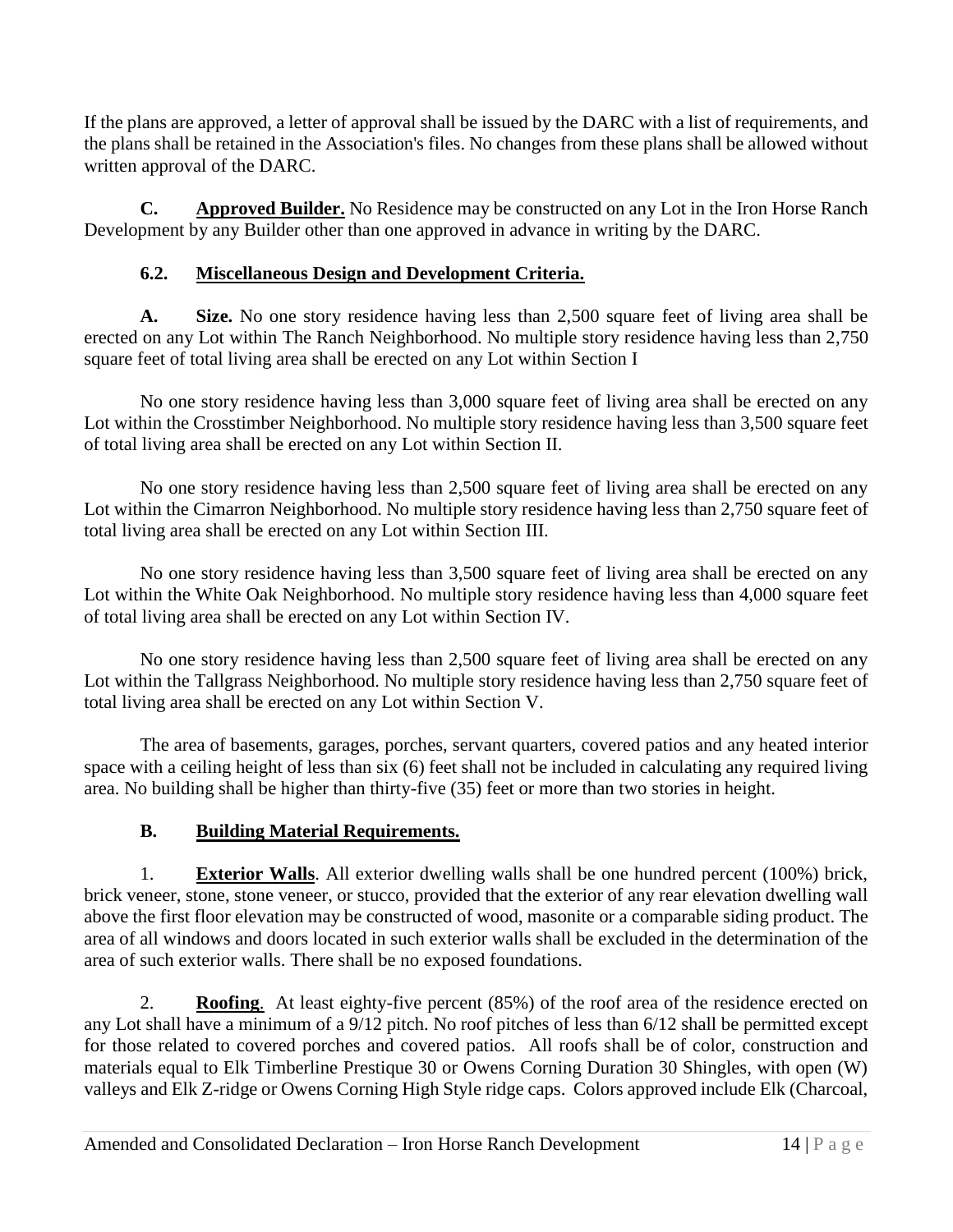Weatherwood, Slate, and Barkwood), and Owens Corning (Brownwood, Onyx Black, Driftwood, and Colonial Slate) must be approved by the DARC during the course of its review of the plans and construction specifications for the particular structure.

**C. Garages.** Every residence within Iron Horse Ranch Development shall have a garage containing space for at least (3) automobiles. Although side facing garages are preferred, front facing garages will be permitted in Iron Horse Ranch Development. All garage doors are to be finished, or dressed with wood trim package and painted or stained to compliment the exterior colors of the residence. All garage door trim packages must be completed in a manner that is architecturally appealing and acceptable to DARC. Garages on corner Lots shall be at least 20 feet from the edge of the curb for entry.

**D.** Driveways. The driveways for all residences within the Iron Horse Ranch Development shall be constructed of concrete.

**E. Refuse.** No garbage or trash shall be kept, maintained or contained in any Lot so as to be visible from another Lot. No incinerators shall be kept or maintained on any Lot. No refuse pile, garbage or unsightly objects shall be allowed to be placed, accumulated or suffered to remain anywhere on a Lot. All refuse receptacles within the Iron Horse Ranch Development shall be fully enclosed from street view. No curbside bulk pick-up of refuse shall be permitted, except for the pick-up of refuse in the standardwheeled upright refuse containers and those extra pickups scheduled by the City of Edmond including but not limited to: blue bag pick up, Christmas tree pick-up and pick-ups scheduled in response to weather incidents such as ice storms.

**F. Exterior Colors.** Except as otherwise provided by the DARC, certain exterior colors shall not be allowed, particularly very vivid or bright pastel colors such as turquoise, pink, orange, lavender, purple and the like.

**G. Fences.** The location, type and style of all fences built in conjunction with the initial construction of the Residence must receive prior written approval by the DARC. The location, type and style of all fences built after initial construction of the Residence must receive prior approval by the ARC. Any fencing along the rear property line of Lots and homes on the ponds, lakes and creeks will consist of a community standard Ameristar (Montage) product consistent with the development. The community standard privacy fence is of 6 feet height consisting of shadow box sided cedar with a wooden cap. All Privacy fencing must be sealed or stained with clear/natural cedar color. Any color changes from the original approved color of a fence must be approved by the ARC.

**H.** Landscaping, Sod & Trees on Lots. Prior to occupancy, each Lot shall be professionally landscaped and sodded in its entirety with complete coverage underground sprinkler system having an interior control system, all of which shall receive the approval of the DARC. Total landscape and irrigation allocation should be \$7,500 per residence in The Ranch Neighborhood. Total landscape and irrigation allocation should be \$10,000 per residence in the Crosstimber Neighborhood. Total landscape and irrigation allocation should be \$7,500 per residence in the Cimarron Neighborhood. Total landscape and irrigation allocation should be \$12,500 per residence in the White Oak Neighborhood. Total landscape and irrigation allocation should be \$7,500 per residence in the Tallgrass Neighborhood. Landscape plans must be submitted to DARC and approved prior to any installation. No cottonwood, mimosa, mulberry, Bradford Pear or other aesthetically undesirable trees or plants shall be used in the landscaping of any Lot.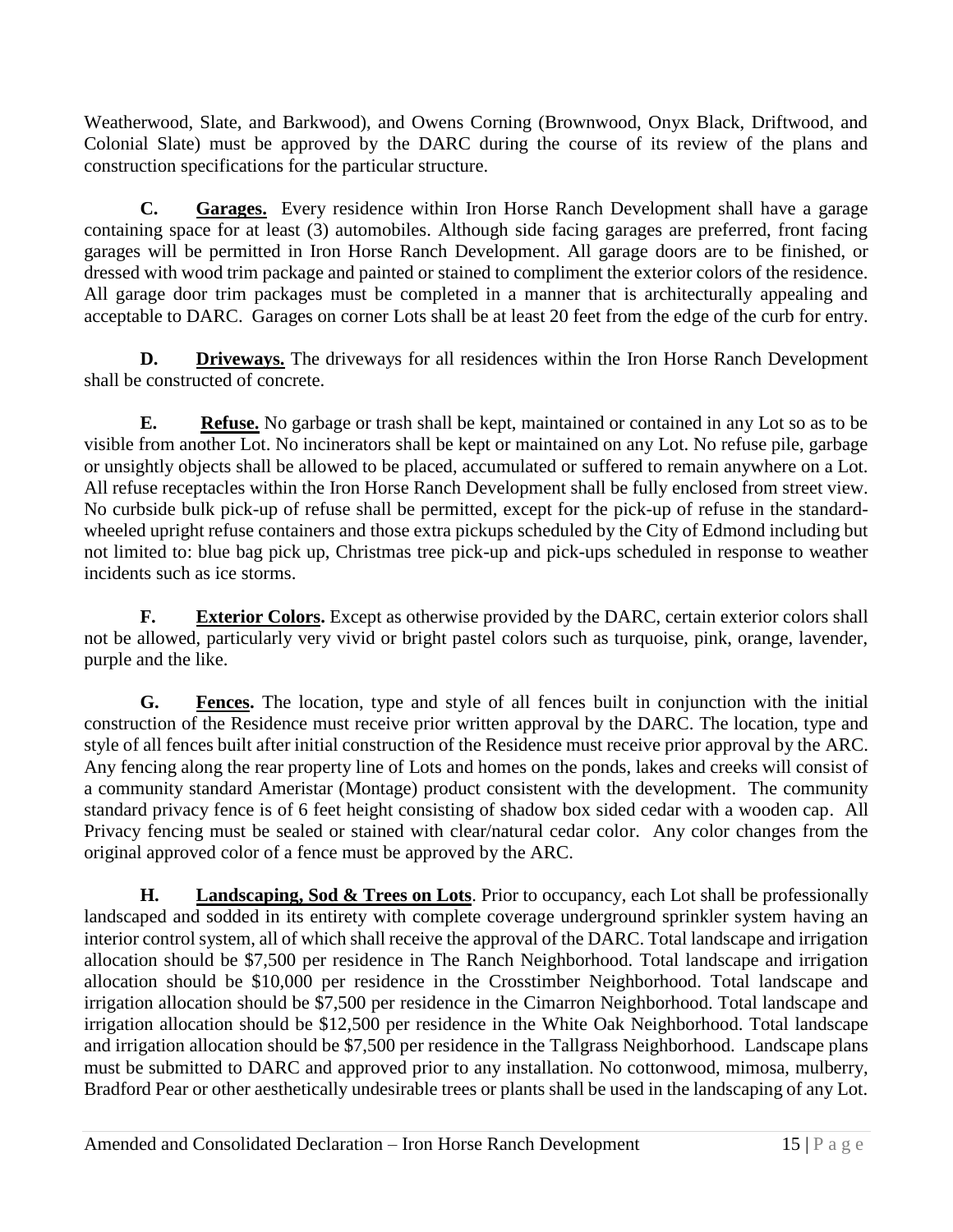No trees fewer than three (3) inches in diameter measured at 12" from the ground shall be planted or maintained in street view on any Lot.

**I. Off-Street Parking.** Each Lot shall have at least two (2) off-street parking spaces in addition to the required enclosed garage spaces, which additional spaces may be provided in driveways or parking areas designated with signs, paint or other identifying markings as public parking spaces.

**J.** Swimming Pools. No swimming pools shall be constructed in front yards. No aboveground pools shall be permitted. All pool locations and plans must be submitted to and approved prior to installation by the DARC if the swimming pool is built in conjunction with the initial construction of the Residence. All pool locations and plans must be submitted to and approved prior to installation by the ARC if the swimming pool is built after the initial construction of the Residence.

**K. Children's Playsets.** No children's playsets may be placed or erected on any Lot without the prior written approval of the ARC.

**L. Exterior Lighting and Alarms.** No spotlights, flood lights, other high intensity lighting or alarms, shall be placed or utilized upon any Lot in a manner which unreasonably interferes with the enjoyment of adjoining Lots. Unnaturally colored bulbs are prohibited except when used temporarily in holiday decorations.

**M. Venting.** All roof penetrations, including plumbing vents, furnace and hot water heater vents, attic ventilators and the like, shall be covered or painted to match the roof color. All such exterior venting shall be in the rear of the residence whenever possible. Vents that are on front facing roof sections of the Residence and exceed 6" in diameter must be encased in chaise utilizing concrete board, stucco board, or other material that is conducive to and complimentary to overall architectural style, color and material scheme of home.

**N. Plate Height.** All first floor elevations/plate heights shall be at least 10 feet in height in The Ranch Neighborhood, White Oak Neighborhood and Tallgrass Neighborhood. All first floor elevations/plate heights shall be at least 9 feet in height in Crosstimber Neighborhood and Cimarron Neighborhood.

**O. Chimneys.** All chimney caps shall be copper, clay or painted metal, attached to the masonry chimney and not to the roof of the Residence. All chimneys shall be of 100% masonry brick, stone or stucco.

**P. Mailboxes**. The mailbox for each Lot shall be iron and shall be consistent with neighborhood standard provided by Apollo Ornamental Iron and previously approved by DARC.

**Q. Water Sprinkler Systems.** All yards must be fully sprinkled with an underground, permanent system regulated by an interior control system.

**R.** Retaining Walls & Terracing. Retaining walls will be the responsibility of the Owner of the Lot with lower finished floor/Lot elevation. All retaining walls built in conjunction with the initial construction of the Residence must be approved by the DARC. All retaining walls built after the initial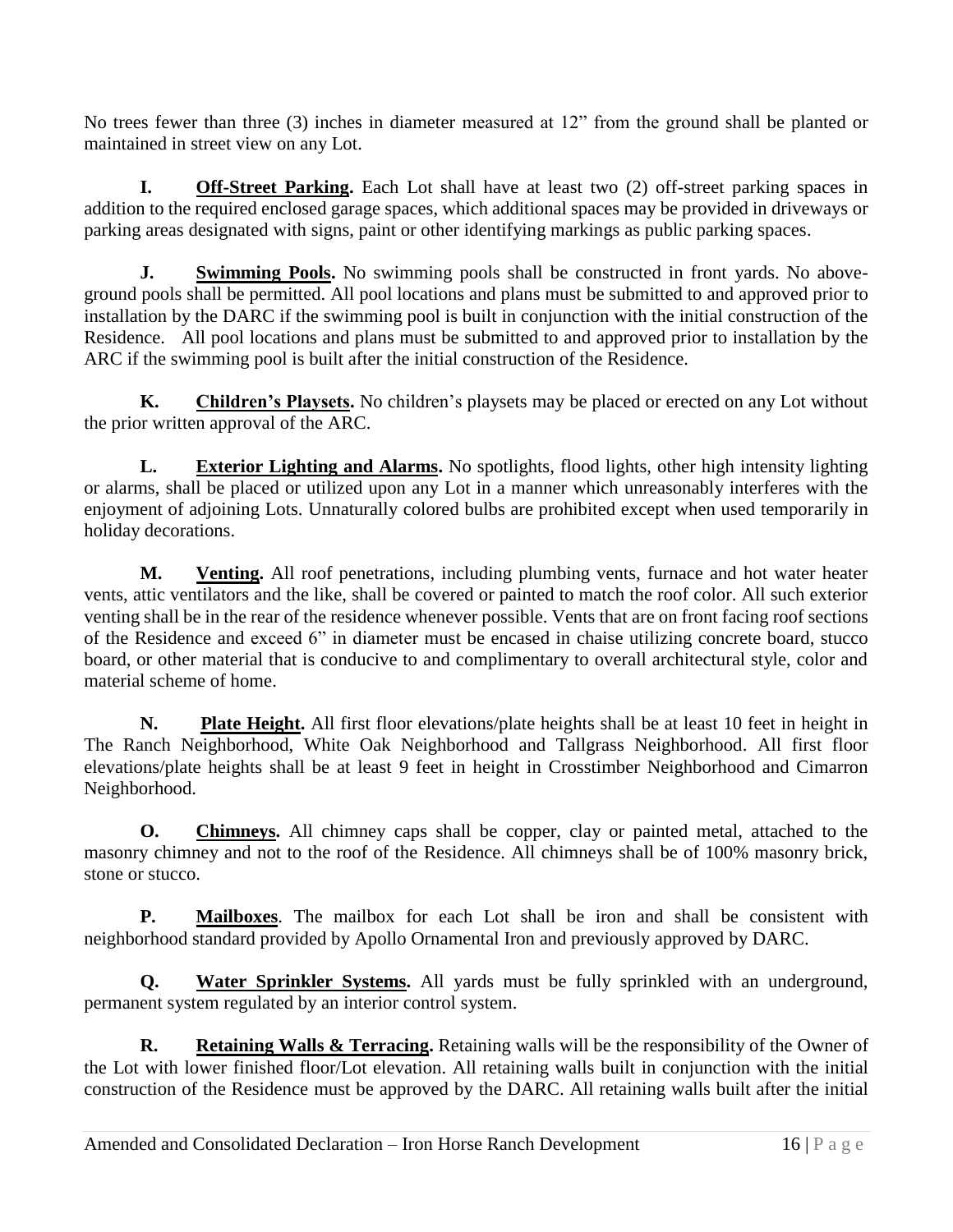construction of the Residence must be approved by the ARC. Any terracing must be accomplished utilizing hardscape materials approved by the DARC (if built during the initial construction of the Residence) or ARC (if built after the initial construction of the Residence.)

**S. HVAC Systems.** All exterior heating, ventilation and air conditioning equipment shall be screened from street view. No window units shall be permitted.

**T. Guttering.** All dwellings shall be fully guttered. When specifically requested by the DARC, dwellings must be "tight-lined" into a drainage system as specified by the DARC. While "tightlined" drainage of gutter water to the street and storm drains is not mandated in all cases, homeowners of uphill lots have a duty for responsible disposal of their runoff. This in no way exempts such downhill owners of their responsibility to maintain their retaining walls in a fashion that aids the uphill neighbor in the positive drainage required under Section under 6.2(U.) below.

**U. Drainage.** Every Lot must be fine-graded to provide positive drainage from the Lot. Manholes on the Lot must be kept at grade or adjusted to remain accessible to the City.

**V.** Cost to Comply. All costs incurred in complying with (A) through (U) above shall be borne by the Owner presenting the plans and specifications.

**6.3 Windows and Doors.** All main entrance doors on street facing elevations shall be constructed of wood or iron. Other materials such as fiberglass may be considered on street facing elevations when the door is an entry other than the main entrance to home. Although window frames and doors on street facing elevations constructed of wood with vinyl or metal-cladding are preferred, vinyl windows shall be permitted in the Iron Horse Ranch Development provided that the vinyl windows meet neighborhood standards previously approved by DARC.

## **6.4 Construction Period.**

**A. Diligence.** Upon commencement of excavation for construction on any Lot or Lots, the work shall be continuous, weather permitting, until the Residence is completed. Such construction shall be in accord with the regulations and restrictions set forth in this Declaration and shall be completed within 12 months of pouring the foundation for the Residence, unless approval to extend the construction period has been granted by the Board of Directors.

**B. Work Period.** Construction activities shall be limited to 7:00 a.m. to 7:00 p.m. Monday through Saturday.

**C. Music.** No loud music from radios or other electronic devices shall be allowed during construction.

**D.** Maintenance of Job Site. Job sites must be maintained in a clean condition at all times. All Builders shall erect and maintain silt fencing as required by state and federal regulations and laws.

**E. Adoption of Regulations.** The Board of Directors shall have the right to adopt such further rules and regulations, from time to time, and as it deems necessary, to regulate construction within the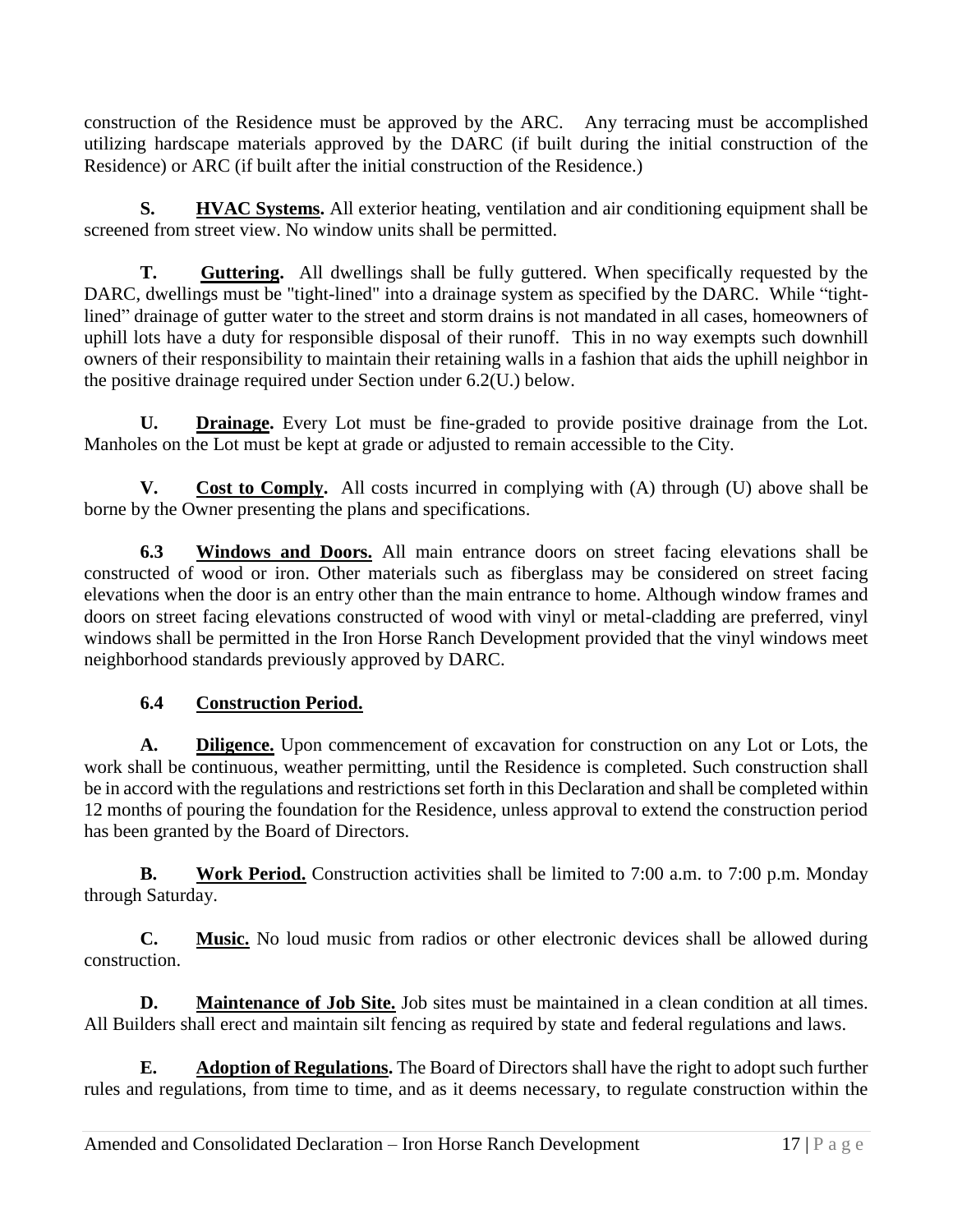Iron Horse Ranch Development. Upon adoption, any such rules and regulations shall be binding upon all parties having or acquiring any right, title or interest in any Lot.

## **6.5 Maintenance, Repair and Alterations.**

**A. Owner Maintenance.** The Owner of a Lot shall be primarily responsible for maintaining and painting the exterior surfaces of the structures on their Lot and for maintaining and repairing those portions of fences located on their Lot or Lot boundaries to which their Lot has access. The Owner of a Lot shall be primarily responsible for keeping their landscaping free of weeds and grass and their yard mowed and weed free. Any grass on a Lot, other than ornamental grasses, taller than 5 inches shall be considered in violation of the requirement to be maintained. The cost of all the foregoing shall be borne by the Owner of the Lot concerned. If the Board of Directors serves written notice upon an Owner that any structure on their Lot is in need of maintenance and/or painting or that a fence on or near the boundary of their Lot is in need of maintenance and/or repair, and/or grass and/or landscaping need maintenance and the Owner fails to perform such maintenance, painting, weeding, mowing and/or repair within thirty (30) days following receipt of such notice, then the Board of Directors, acting through its agents, servants, employees or contracting parties, shall have the right to enter upon the Lot concerned in order to perform the necessary maintenance, painting, weeding, mowing and/or repair work in order to render the structure on that Lot to a condition comparable in quality to other dwellings and/or fences within the Iron Horse Ranch Development, and all costs and expenses incurred by the Board of Directors in that regard shall constitute a lien against such Lot and the personal obligation of such Owner, and shall be collectible in the same manner as a Specific Assessment under this Declaration or the Bylaws.

**B.** Changes After Completion. After the initial completion of the Residence, along with any structure or fence included in the initial construction of the Residence on a Lot, no Owner thereof shall make any structural addition, alteration, or improvement in or to that Residence, structure or fence, or paint or otherwise decorate or change the appearance of any portion of the exterior of any Residence, structure or fence on that Lot, without the prior written consent of the ARC. The ARC shall answer any written request by an Owner for such approval within thirty (30) days after the receipt of such request, however, failure to do so within such time period shall not constitute consent by the ARC to the request.

**C. Procedure on Approval of Changes.** Whenever an Owner proposes to make any change in the exterior appearance of the Residence or structure located on their Lot, that Owner must first submit two (2) sets of plans therefore to the ARC, such plans to be prepared by an architect and to show the following:

- 1. Detailed scale floor-plan of the proposed change;
- 2. Scaled color elevation drawings of the change showing all exterior views thereof;
- 3. Detailed lists of all exterior materials to be used and their location; and

4. A scaled plot plan showing the location of the exterior changes in relation to the applicant's Residence and structures and those of the adjoining Lot and the Lot nearest the applicant's Lot which does not adjoin his Lot.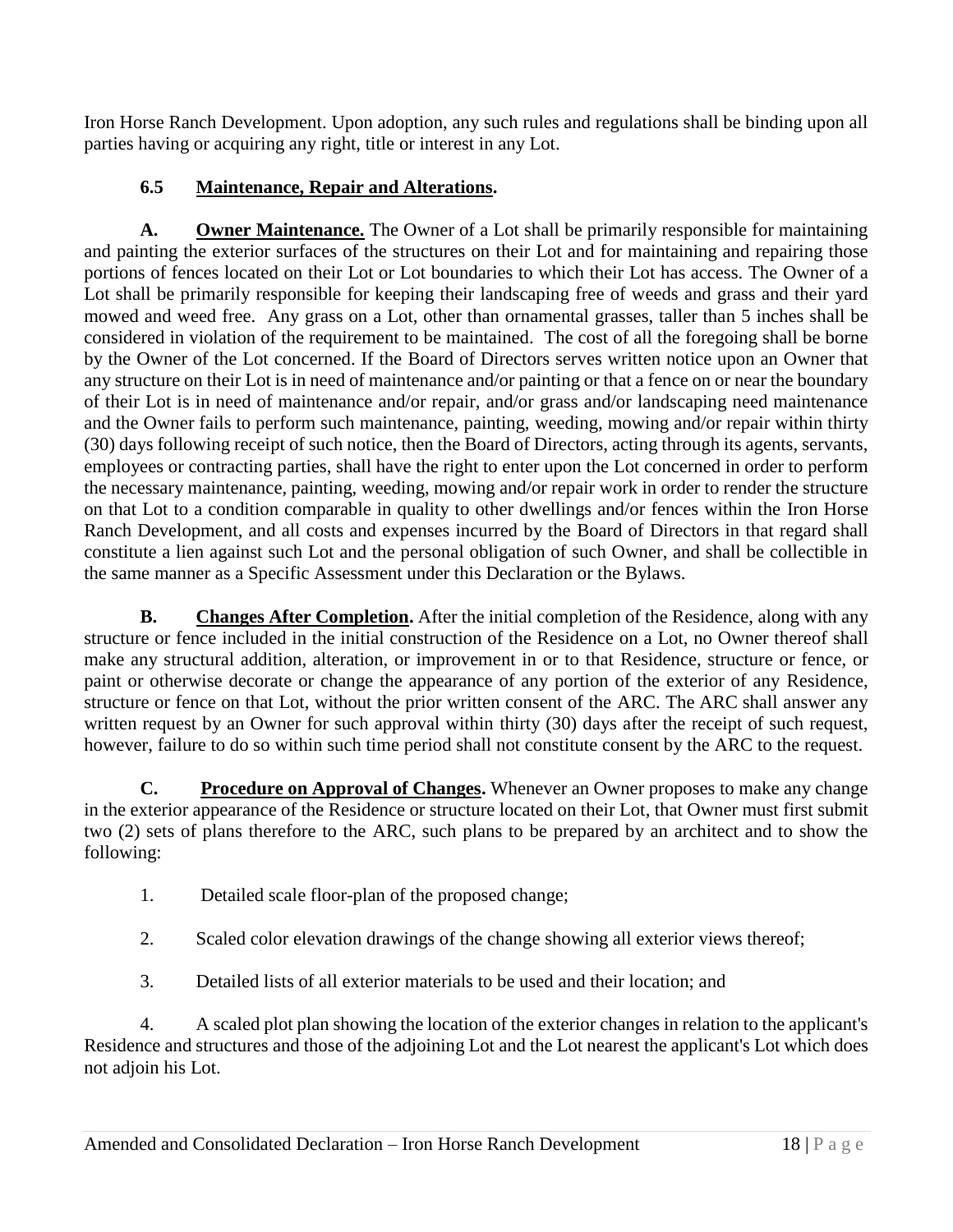The Owner shall be notified of the actions of the ARC within thirty (30) days after such plans have been submitted, provided that the plans shall have complied with the provisions of this Declaration. If the plans are not in compliance, then the time for granting approval as stated in this Section shall be automatically suspended until compliance. After any changes are made, a complete set of "as built" drawings shall be furnished by the Owner to the secretary of the Association, and the secretary shall retain the same as a permanent record.

**D. Cost of Work; Appearance of Construction Site.** All work done in accordance with the provisions of this Declaration shall be at the sole cost, expense, and risk of the Owner. The Board of Directors may require bonding or other financial assurances so as to protect the Association against liens and claims of third parties arising during construction. All work done must comply with the following conditions, for which the Owner(s) doing such work shall have full and sole responsibility:

1. All building materials must be stored inside the applicant's garage, if possible;

2. Workmen shall clean up daily all building materials not used in the structure and shall remove all trash and debris.

**6.6 Approval By Board of Directors In Absence of ARC.** Notwithstanding any other provision in this Article VI or elsewhere in this Declaration, if at any time the ARC no longer exists or is otherwise unable to act in any instance in which it would have the authority to so act as set forth in this Declaration, the Board of Directors shall act in its stead in that particular instance.

**6.7 Waiver of Restrictions.** The ARC or the Board of Directors may waive in any particular instance the restrictions or requirements set forth in this Article VI if, in its reasonable judgment, such waiver will not detract from the value, desirability and attractiveness of the Iron Horse Ranch Development.

## **ARTICLE VII SET-BACK FROM STREETS**

No building, structure, or part thereof shall be erected or maintained on any Lot in the Iron Horse Ranch Development except in compliance with the set-back lines set forth on the face of the Plat map.

## **ARTICLE VIII PARKING, STORAGE AND EASEMENTS**

**8. 1 Parking and Storage**. Except as previously provided, no boats, trailers, buses, motor homes, campers, automobiles or other vehicles shall be parked or stored in, or upon any part of the streets, Lots or the Common Areas except in an enclosed garage on a Lot. No such vehicle shall be repaired or rebuilt anywhere in the Iron Horse Ranch Development, including on any Lot or upon any streets. While normal, everyday automobile parking is allowed in a driveway (where a car is in working order and being in daily or weekly use), any automobile parked continuously in a driveway that a) is not in working order, or b) is being stored for over a month in a driveway without being used, is prohibited. No vehicle shall be parked on the streets in the Iron Horse Ranch Development on a regular basis, or for more than a twenty-four (24) hour period except in such parking areas as may be designated by the Association. The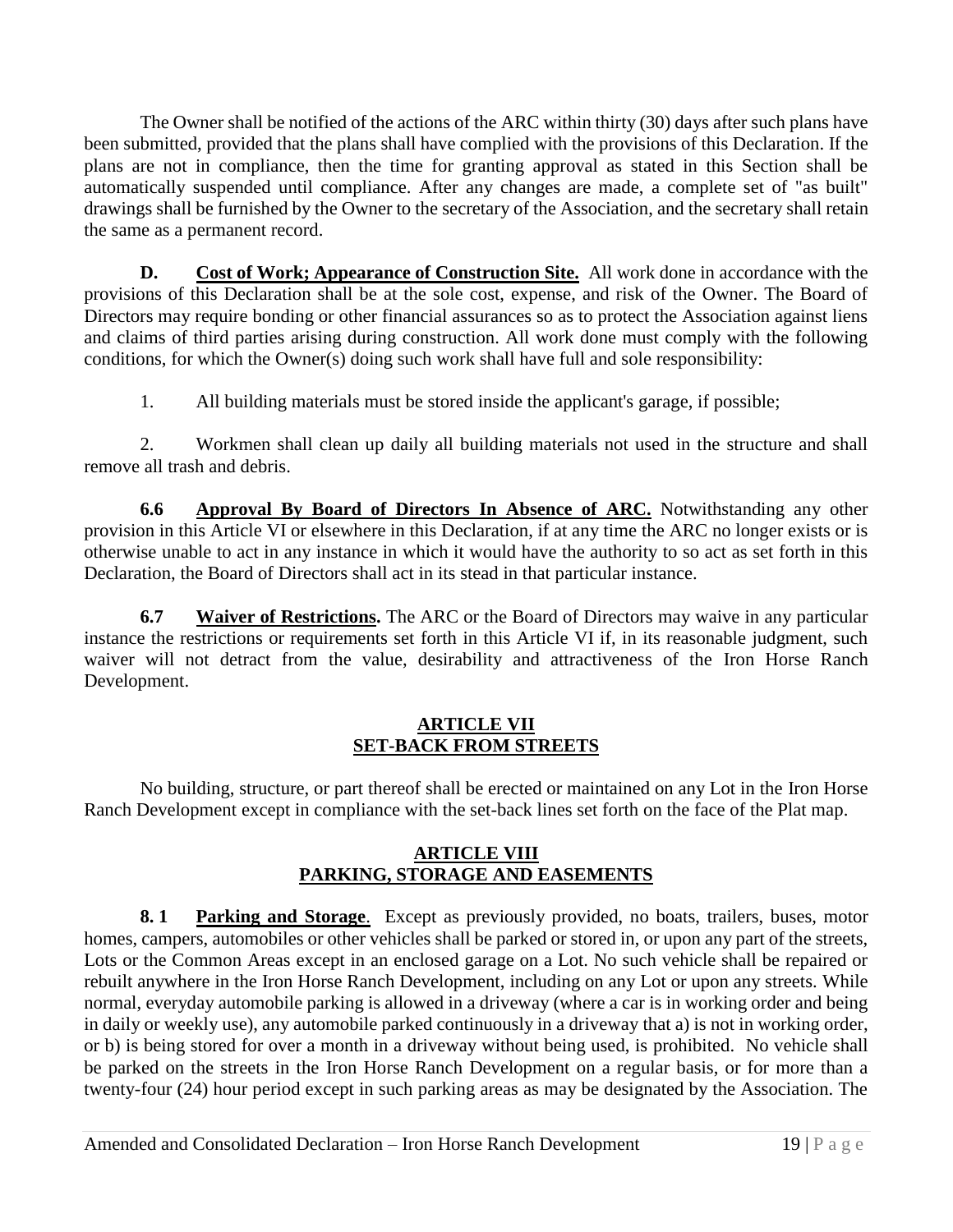Association may remove, or cause to be removed, any unauthorized vehicle or other item prohibited hereby at the expense of the owner thereof in any manner consistent with law.

**8.2** Easements Granted By Board of Directors. The Board of Directors reserves for itself and for the Owner of each Lot the right to locate, construct, erect, and maintain, or cause to be located, constructed, erected and maintained in and on the areas indicated on the Plat as easements, sewer and other pipelines, conduits, poles and wires, and any other method of conducting or performing any quasipublic utility or function above or beneath the surface of the ground, with the right of access at any time to the same for the purpose of repair and maintenance.

**8.3 Easements In Favor of Owners.** The Owner of any Lot abutting the Common Areas or the Exclusive Common Areas and who must, in order to avail himself or herself of utilities, enter or cross the Common Areas or the Exclusive Common Areas, shall have an easement to do so provided that such Owner shall use the most direct and feasible route in entering upon and crossing the Common Areas or the Exclusive Common Areas (unless that requirement is waived in writing in advance by the Board of Directors) and shall restore the surface of the land so entered or crossed to its original condition at the expense of the Owner.

#### **ARTICLE IX RE-ARRANGING, RE-SUBDIVIDING OR RE-PLATTING**

No one other than the Board of Directors may re-arrange, re-subdivide or re-plat any part of the Iron Horse Ranch Development. Without the written consent of the Board of Directors, no one may develop one Lot as a unit with all or a portion of another Lot. For example, such a prohibition prohibits, among other things, an Owner from constructing a Residence on a Lot and using all or part of an adjoining Lot as all or part of such Owner's yard, unless the Owner has written consent of the Board of Directors to do so.

#### **ARTICLE X SIGNS, BILLBOARDS, ANTENNAS AND STORAGE TANKS**

**10.1 Signs.** No signs shall be permitted within the Iron Horse Ranch Development except appropriate identification signs within or upon the Common Areas and as approved by the Board of Directors, and the usual and customary real estate signs.

**10.2 Antennas.** The ARC prefers that no external radio, television or other antennas of any kind or nature (including, but not limited to, satellite dishes or other devises for the reception or transmission of electronic, radio, microwave or other similar signals) be placed, or maintained upon any portions of any Lot visible from the front facing view of the Residence.

**10.3 Storage Tanks**. No exterior storage tanks for fuel or anything else shall be allowed on any Lot.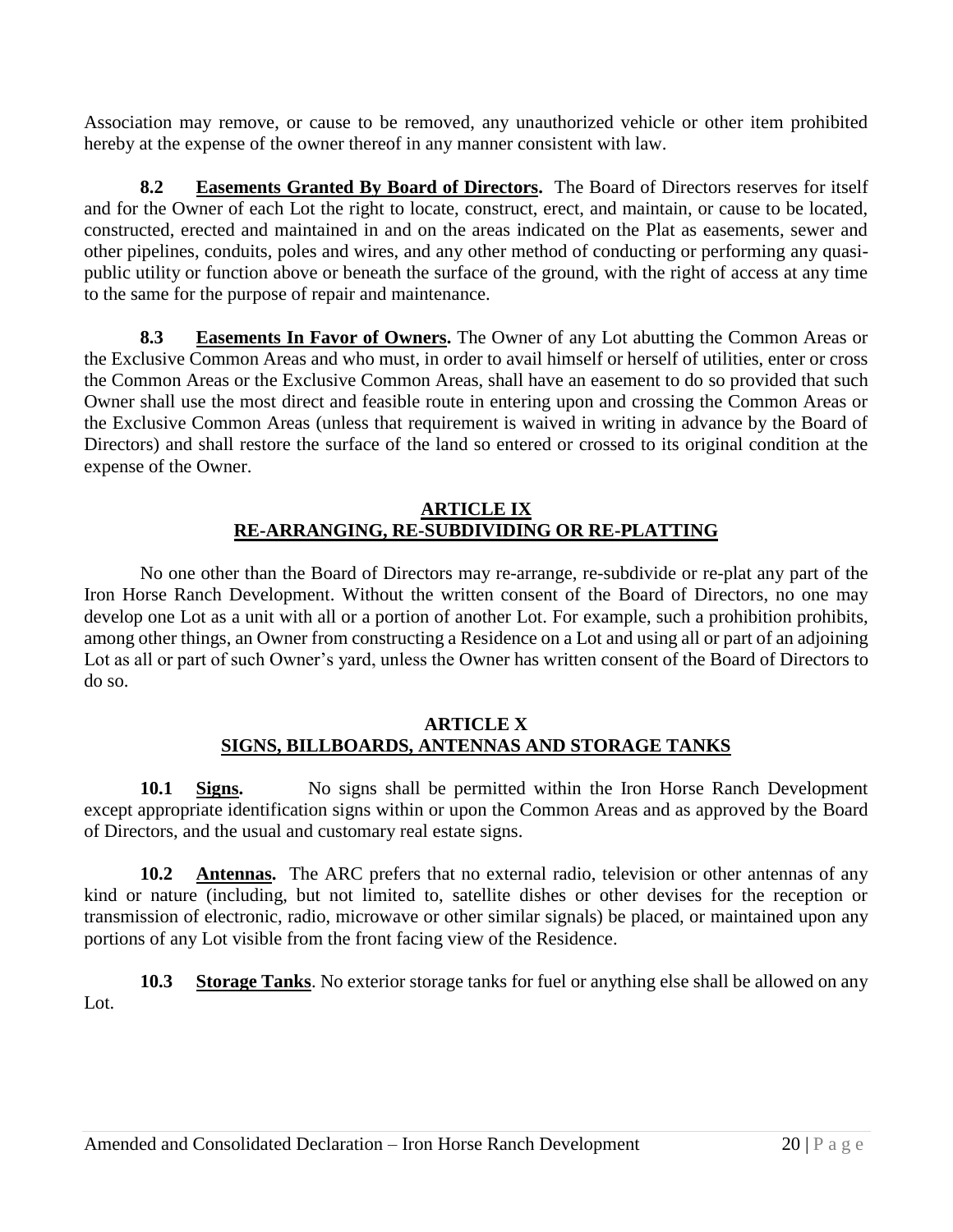#### **ARTICLE XI GENERAL RESTRICTIONS AND ADOPTIONS OF ADDITIONAL REGULATIONS**

**11.1 Single Family Occupancy.** No Lot shall be occupied by more than a Single Family.

**11.2 Detached Buildings.** No house or other structure shall be moved to Iron Horse Ranch Development from another location. No detached structure or building for primarily ornamental, storage or other purposes shall be erected on any part of any Lot without the prior consent of the DARC (if built in conjunction with the initial construction of the Residence) or ARC (if built after the initial construction of the Residence) as required by Article VII of this Declaration, provided that trailers associated with construction, development and sales work shall be permitted. No detached buildings shall violate any neighborhood or Lot setbacks.

**11.3 Tents, Mobile Homes and Temporary Structures.** Except as may be permitted by the DARC during initial construction within Iron Horse Ranch Development, no tent, shack, trailer, mobile home, or other structure of a temporary nature shall be placed upon a Lot or any other part of Iron Horse Ranch Development. However, party tents or similar temporary structures may be erected for a limited period of time for special events with prior written approval of the Board of Directors, provided that temporary structures associated with construction, development and sales work shall be permitted.

**11.4 Animals.** The keeping or housing of animals or fowls, of any kind or character, shall be prohibited on any Lot, except with respect to dogs, cats and other animals typically kept as family pets such as hamsters, fish, parrots and the like (the "Permitted Pets"), provided such Permitted Pets shall not be kept, bred or maintained for any commercial purpose, and any Permitted Pet shall be kept indoors or in a fenced backyard at all times, as appropriate, or walked on a leash. Permitted Pets shall not be allowed by their owners to howl, yelp, whine, bark or make any noises in such a manner as to disturb any Member to an unreasonable degree.

**11.5 Offensive Activity.** No trade, business or noxious or offensive activity shall be permitted anywhere in Iron Horse Ranch Development, nor shall anything be done thereon which may be or may become a nuisance or annoyance to the neighborhood. No Lot or any structure thereon shall be permitted to become, in the sole judgment of the Board of Directors, unsightly.

**11.6. Carports.** There shall be no carports within the Iron Horse Ranch Development.

**11.7 ATVs, UTVs or Carts and Golf Carts.** The use of ATVs (all-terrain vehicles), UTVs, "go carts" and similar motorized vehicles within Iron Horse Ranch Development is prohibited. The use of golf carts by licensed drivers on the streets and parking areas of the Iron Horse Ranch Development is allowed under the guidelines set forth by the Board of Directors. The use of golf carts or any motorized vehicle on the walking paths, sidewalks and other commons areas of the neighborhood is prohibited.

**11.8 Structures Impeding Drainage or Easements.** No Owner shall erect, construct, maintain, permit or allow any fence or other improvement or other obstruction which would interrupt the normal drainage of any part of Iron Horse Ranch Development, including but not limited to any area designated on the Plat as a storm-water management area or any area which has been intentionally contoured to facilitate drainage, except that, with the prior consent of the City and the Board of Directors,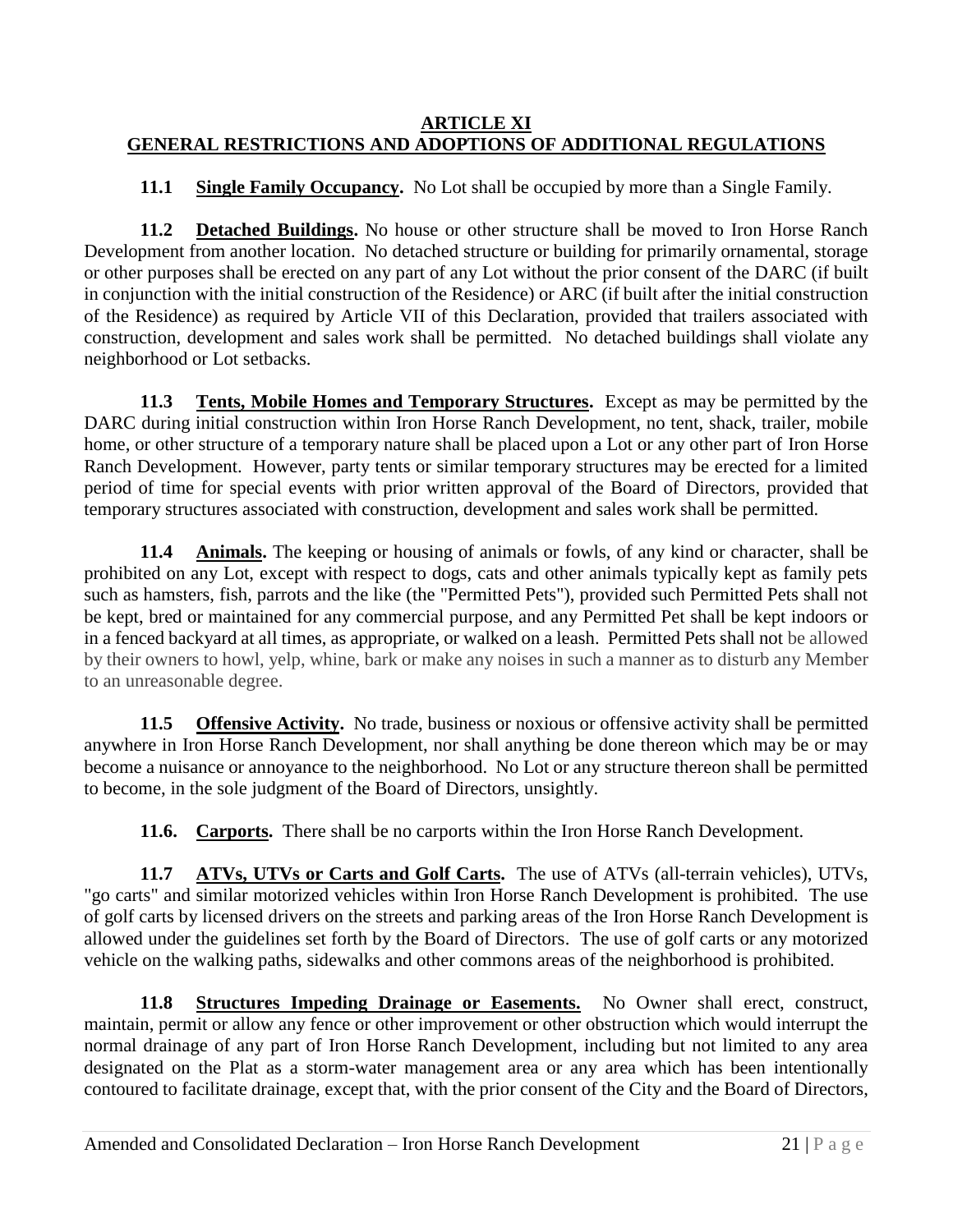non-permanent structures, including fences, may be erected in those areas which contain only underground closed conduit storm drainage facilities.

**11.9 Adoption of Additional Regulations.** The Board of Directors shall have the right to adopt such further rules and regulations, from time to time, and as it deems necessary, to regulate the occupancy, use and enjoyment of the Lots and the Common Areas. Upon adoption, any such rules and regulations shall be binding upon all parties having or acquiring any right, title or interest in any Lot.

#### **ARTICLE XII RIGHT OF ANNEXATION, CREATION AND MAINTENANCE OF ADDITIONAL COMMON AREAS, EXCLUSIVE COMMON AREAS AND NEIGHBORHOODS**

12.1 **Right of Annexation.** The Board of Directors and Members by vote of Members entitled to cast sixty-five percent (65%) of the votes eligible to be cast by the Members shall have the right, privilege, and option, to make additional property subject to all or part of the provisions of this Declaration, and the jurisdiction of the Association.

**12.2 Procedure for Annexation.** Any annexation shall be accomplished by the filing in the land records of the Oklahoma County Clerk, State of Oklahoma a Supplemental Declaration annexing such property. Any such annexation shall be effective upon the recording of the Supplemental Declaration unless otherwise provided therein.

**12.3 Additional and/or Different Restrictions.** In connection with any annexation, the Board of Directors may provide that the annexed land shall be subject to different and/or additional conditions, covenants and restrictions that modify, replace, and/or eliminate certain provisions of this Declaration. For example, the Board of Directors may provide in the annexation instrument that the minimum square footage requirements for the annexed land are more or less than the requirements set forth in this Declaration.

**12.4 Creation of Additional Common Areas, Exclusive Common Areas and Neighborhoods.** In connection with the development of any additional land annexed pursuant to this Declaration, the Board of Directors may create and designate additional Common Areas, Exclusive Common Areas and Neighborhoods either in the annexation instrument filed pursuant to Section I of this Article, or a separately, executed and recorded instrument thereafter.

**12.5 Maintenance of Additional Common Areas and Exclusive Common Areas.** The costs associated with the care, maintenance, replacement, repair and improvement of any additional Common Areas or Exclusive Common Areas created in connection with any annexation shall be paid for with the Assessments collected pursuant to the terms of this Declaration.

**12.6 Conflicts Regarding Assessments.** Any conflict regarding how any assessments shall be calculated and assessed as the result of any annexation shall be decided by the Board of Directors, whose decision shall be final and binding upon the Owners and the Association.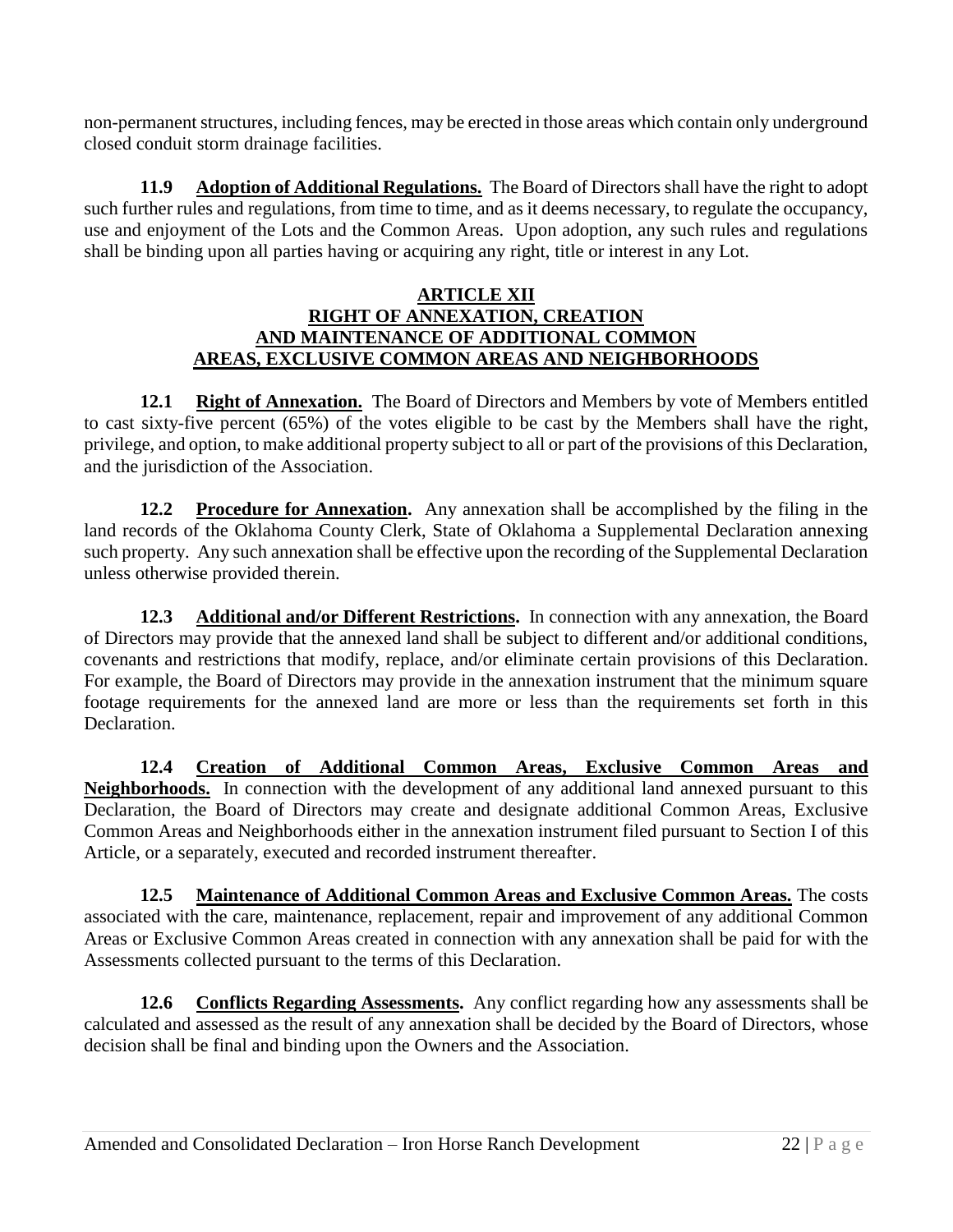**12.7 Possibility of Increased or Decreased Costs.** The current Owners acknowledge and agree that the Assessments set forth in this Declaration may increase or decrease from time to time, depending upon, among other things, the lands that are annexed, the nature of the improvements that are included in any annexed land, the creation of additional Common Areas, the creation of additional Exclusive Common Areas, and the manner in which any maintenance costs are shared by and allocated among the Lots.

**12.8 Special Amendment.** The Board of Directors hereby reserves and is granted the right and power to record a Special Amendment to this Declaration at any time and from time to time which amends this Declaration (i) to comply with requirements of the Federal National Mortgage Association, the Government National Mortgage Association, the Federal Home Loan Mortgage Corporation, the Department of Housing and Urban Development, the Federal Housing Administration, the Veteran's Administration, or any other governmental agency or any other public, quasi-public or private entity which performs (or may in the future perform) functions similar to those currently performed by such entities and/or (ii) to induce any of such agencies or entities to make, purchase, sell, insure, or guarantee first mortgages covering Lots. Each deed, mortgage, trust deed, or other evidence of obligation or other instrument affecting a Lot and the acceptance thereof shall be deemed to be a grant and acknowledgment of, and a consent to the reservation of, the power of the Board of Directors to make, execute, and record special amendments. No special amendment made by Board of Directors shall affect or impair the lien of any first mortgage upon a Lot or any warranties made by an Owner or first mortgagee in order to induce any of the above agencies or entities to make, purchase, insure, or guarantee the first mortgage on such Owner's Lot.

## **ARTICLE XIII RIGHTS, POWERS AND DUTIES OF THE ASSOCIATION**

**13.1 Powers of the Association.** The Association, in addition to all other rights, powers and duties contained herein and in its Certificate of Incorporation and Bylaws, shall have all powers, rights and privileges of a corporation organized under the Oklahoma General Corporation Act.

**13.2 Enforcement at Law or In Equity; Notice to Mortgagee of Uncured Default.** Any Owner shall have the right to enforce by proceedings at law or in equity all restrictions, conditions, covenants, reservations, liens and charges now or hereafter imposed by the provisions of this Amended Declaration or any amendment thereto, including the right to prevent the violation of any such restrictions, conditions, covenants, or reservations and the right to recover damages or other charges for such violation. Failure to enforce any covenant, condition, or restriction herein contained shall in no event be deemed a waiver of the right to do so thereafter.

**13.3 Attorney Fees.** In the event action or is instituted to enforce any of the provisions contained in this Amended Declaration or the Bylaws of the Association, the party prevailing in such action shall be entitled to recover from the other party thereto, as part of the judgment, reasonable attorney's fees and costs of such suit: Provided, if an Owner is delinquent in the payment of their assessment account, either regular or special, all attorney fees and legal costs associated with the collection of such delinquent assessment account shall be assessed back against the responsible Owner's account as a Specific Assessment as allowed by this Amended Declaration and the Bylaws of the Association.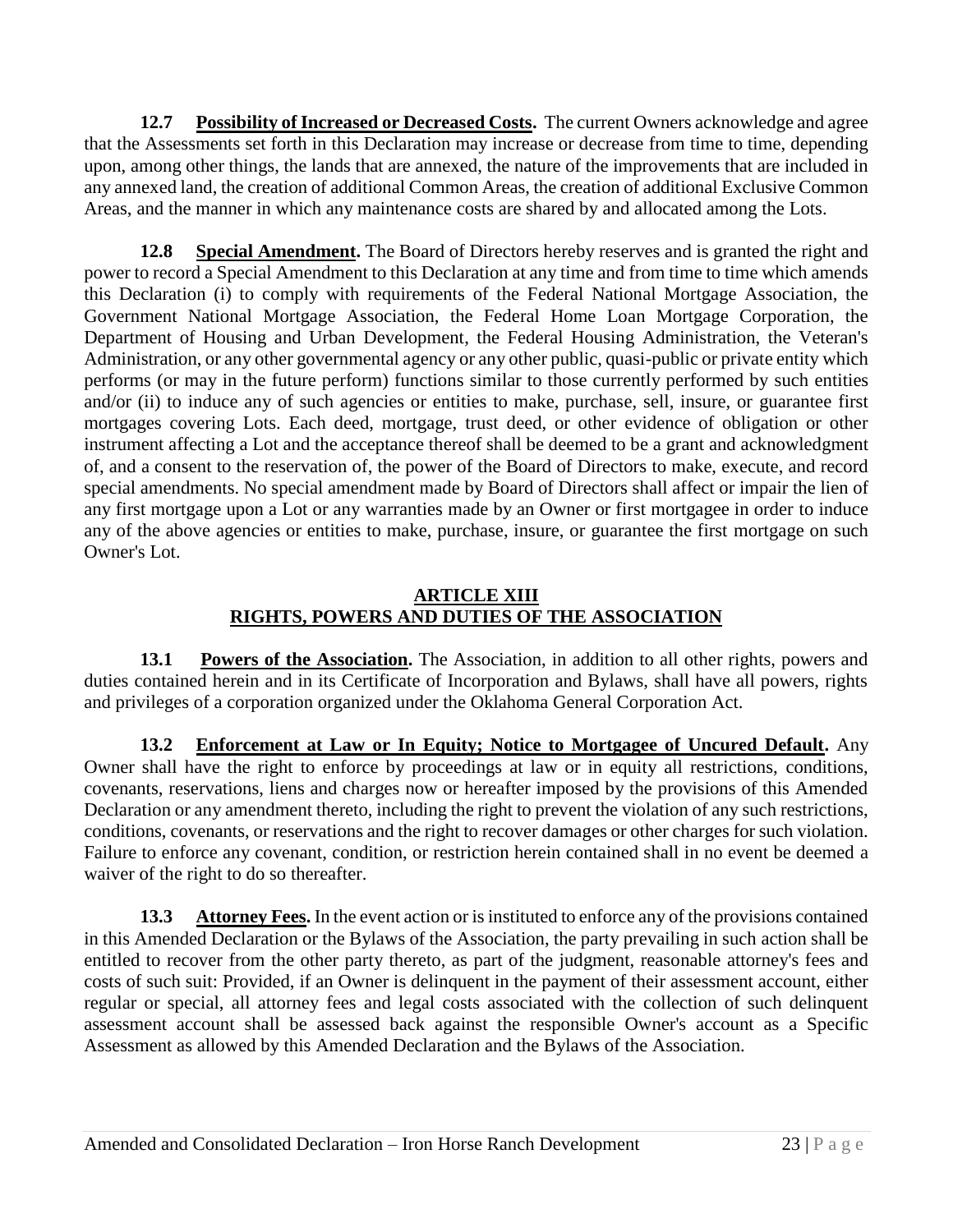**13.4 Conflicts.** In the event of a conflict between the provisions of this Amended Declaration and the Bylaws of the Association, the provisions of this Amended Declaration shall control. In the event of a conflict between the Bylaws of the Association and any rules or regulations adopted by the Board of Directors of the Association, the provisions of the Bylaws shall control.

**13.5 Severability.** Invalidation of any one of these covenants or restrictions by judgment or court order shall in no way affect any other provisions, which shall remain in full force and effect.

**13.6 Amendment.** The covenants and restrictions of this Declaration shall run with and bind the land, and shall inure to the benefit of and be enforceable by the Association, or the Owner of any Lot subject to this Declaration, their respective legal representatives, heirs, successors, and assigns, for a term of twenty (20) years from the date this Declaration is recorded, after which time such covenants and restrictions shall be automatically renewed for successive periods of ten (10) years. The covenants and restrictions of this Declaration may be amended at any time by a written instrument signed by Members entitled to cast sixty-five percent (65%) of the votes eligible to be cast by the Members at any regular or special meeting of the Members.

## **[SIGNATURE PAGE/BALLOT FOLLOWING]**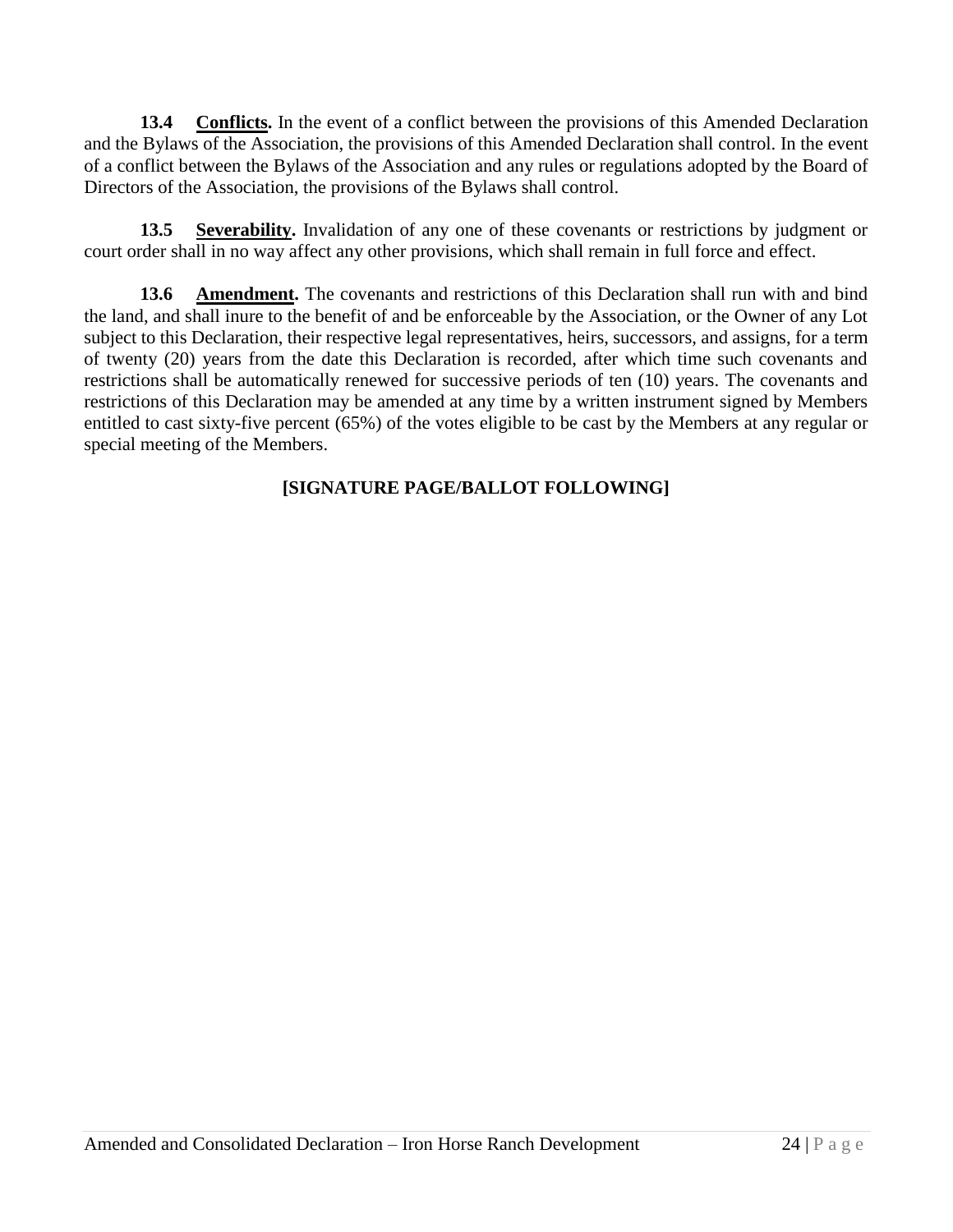#### **EXHIBIT "A"**

**ALL OF IRON HORSE RANCH SECTION II, AND A REPLAT OF TRACTS I AND II; AND LOT 1, BLOCK 1 OF THE RANCH SECTION I, AN ADDITION TO THE CITY OF EDMOND, OKLAHOMA COUNTY, OKLAHOMA, ACCORDING TO THE RECORDED PLAT THERETO; AND**

**ALL OF IRON HORSE RANCH SECTION III, AN ADDITION TO THE CITY OF EDMOND, OKLAHOMA COUNTY, OKLAHOMA, ACCORDING TO THE RECORDED PLAT THERETO; AND**

**ALL OF IRON HORSE RANCH SECTION IV, AN ADDITION TO THE CITY OF EDMOND, OKLAHOMA COUNTY, OKLAHOMA, ACCORDING TO THE RECORDED PLAT THERETO; AND**

**ALL OF IRON HORSE RANCH V, AN ADDITION TO THE CITY OF EDMOND, OKLAHOMA COUNTY, OKLAHOMA, ACCORDING TO THE RECORDED PLAT THERETO.**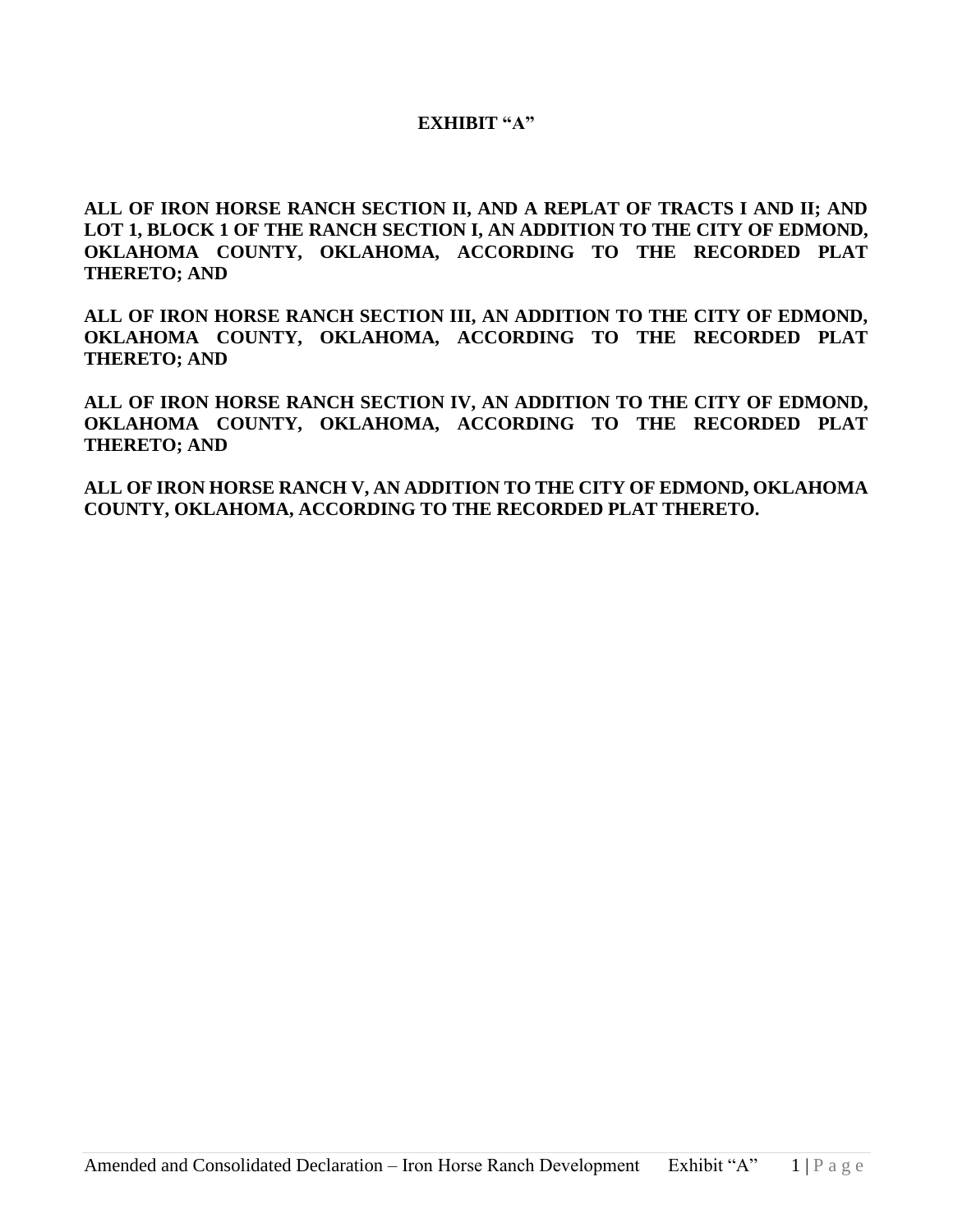#### **EXHIBIT "B"**

#### **BYLAWS OF IRON HORSE RANCH HOMEOWNERS ASSOCIATION, INC. f/k/a THE RANCH HOMEOWNERS ASSOCIATION, INC.**

In accordance with the Amended Articles of Incorporation and the Amended Declarations of Covenants, Conditions and Restrictions for The Ranch Section I Addition to the City of Edmond, Oklahoma County, Oklahoma, and the Declarations of Covenants, Conditions and Restrictions for The Iron Horse Ranch II, III, IV and V, as supplemented and amended, the following is adopted as the Bylaws of the Iron Horse Ranch Homeowners Association, Inc., formerly known as The Ranch Homeowners Association, Inc., the purpose of which shall be the governance of the additions to the City of Edmond, Oklahoma County, Oklahoma, known as The Ranch Section I, and Iron Horse Ranch II, III, IV and V, according to the recorded plats thereof, as amended, on file in the office of the County Clerk for Oklahoma County, State of Oklahoma.

#### **ARTICLE I DEFINITIONS**

The words used in these Bylaws shall be given their normal, commonly understood definitions. Capitalized terms shall have the same meaning as set forth in the Declaration as it may be amended (the "Declaration"), unless the context indicates otherwise.

#### **ARTICLE II MEMBERSHIP AND VOTING**

2.1 **Membership**. The membership of the Association shall be limited to the record Owner, whether one or more persons or entities, of a fee simple title to a Lot situated within the Properties, including any land annexed pursuant to the terms of the Declarations. The foregoing is not intended to include persons or entities who hold an interest merely as security for the performance of an obligation, other than contract sellers. Membership shall be appurtenant to and may not be separated from ownership of any Lot situated within the Properties. Ownership of a Lot shall be the sole qualification for membership. Membership in the Association shall be governed by the Governing Documents.

2.2 **Annual Meetings**. The annual meeting of the Members shall be held on such date as determined by the Board of Directors, but not less than annually.

2.3 **Special Meetings**. The meetings of the Members may be called at any time by the President or by the Board of Directors, or upon written request of a minimum of 25% of the Members who are entitled to vote, and such request shall state the purpose or purposes of the proposed meeting. Business at a special meeting so called shall be limited to the purpose or purposes stated in the call for such meeting.

2.4 **Notice of Meetings**. Written notice of each meeting of the Members shall be given by, or at the direction of, the Secretary or person authorized to call the meeting, by emailing or mailing a copy of the notice, postage prepaid, at least fifteen (15) days before such meetings to each Member entitled to vote thereat, addressed to the Member's address last appearing on the books of the Association, or supplied by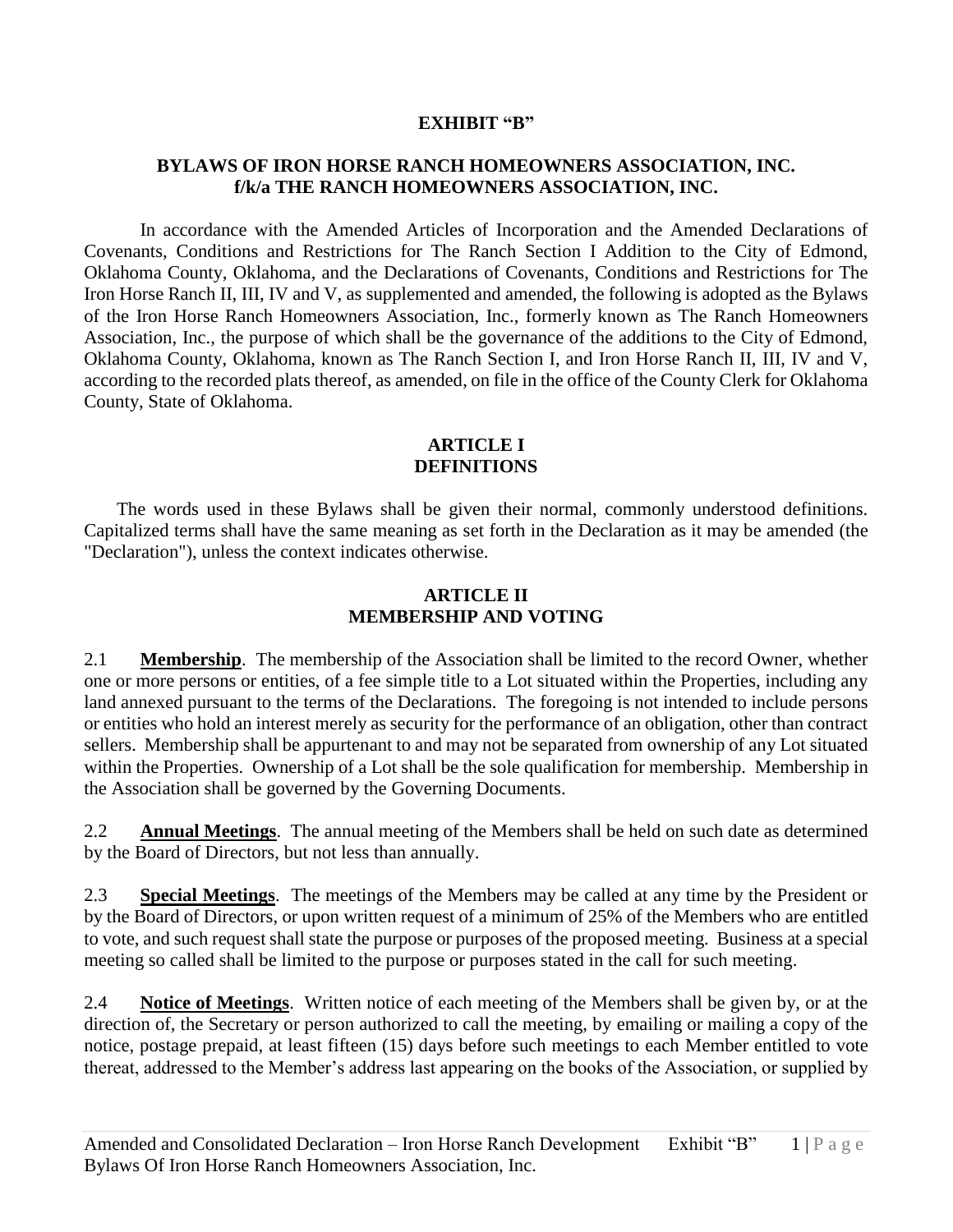the Member to the Association for the purpose of notice. The notice of meeting shall specify the place, day and hour of the meeting and, in the case of a special meeting, the purpose of the meeting.

2.5 **Quorum**. The presence at the meeting of Members entitled to cast, or of proxies entitled to cast, twenty percent (20%) of the votes shall constitute a quorum for any action except as otherwise provided in the Certificate of Incorporation, as amended, the Declarations or these Bylaws. In the event a quorum is not present, then the meeting called shall be adjourned, and notice of a new meeting for the same purposes shall be provided to the Owners no more than fifteen (15) days prior to the new meeting by mail, which may be combined with the first meeting notice, at which meeting the number of Owners represented in person or by proxy shall be sufficient to constitute a quorum. An affirmative vote of a majority of Owners present either in person or by proxy shall be required to transact the business of the meeting.

2.6 **Proxies**. At all meetings of Members, each Member may vote in person or by proxy. Proxies shall be in writing and filed with the Secretary, and be in accordance with applicable law. Each proxy shall be revocable and shall automatically cease upon conveyance of the Lot of the Member who had given the proxy or by the Member's attendance at the meeting.

2.7 **Voting**. Members shall be all those persons or entities entitled to membership as defined in Article II. Members who own a Lot shall be entitled to one (1) vote for each Lot in which they hold the interest required for membership by Article II; however, in no instance may more than one vote be counted per Lot. Members owning a Lot that has been exempted from the duty to pay assessments by agreements with the Declarant are not entitled to a vote for those Lots. Votes may also be cast electronically.

## **ARTICLE III BOARD OF DIRECTORS**

3.1 **Number and Initial Board of Directors**. The affairs of the Association shall be managed by a Board of Directors. The Board of Directors shall consist of not less than three (3) nor more than seven (7) Directors. Terms of the Directors shall be one (1) year.

3.2 **Removal**. Any Director may be removed from the Board of Directors, with or without cause, by a majority vote of the Members of the Association. In the event of death, resignation or removal of a Director, their successor shall be appointed by the remaining Directors to serve until such time as the Members of the Association shall elect a new Director, either at the next annual Members meeting, or at a special meeting called for that purpose. Such new Director shall serve for the unexpired term of their predecessor.

3.3 **Compensation**. No Director shall receive compensation for any service they may render to the Association. However, any Director may be reimbursed for their actual expenses incurred in the performance of their duties.

3.4 **Action Taken Without a Meeting**. The Directors shall have the right to take any action in the absence of a meeting which they could take at a meeting by obtaining the written approval of all the Directors. Any action so approved shall have the same effect as though taken at a meeting of the Directors.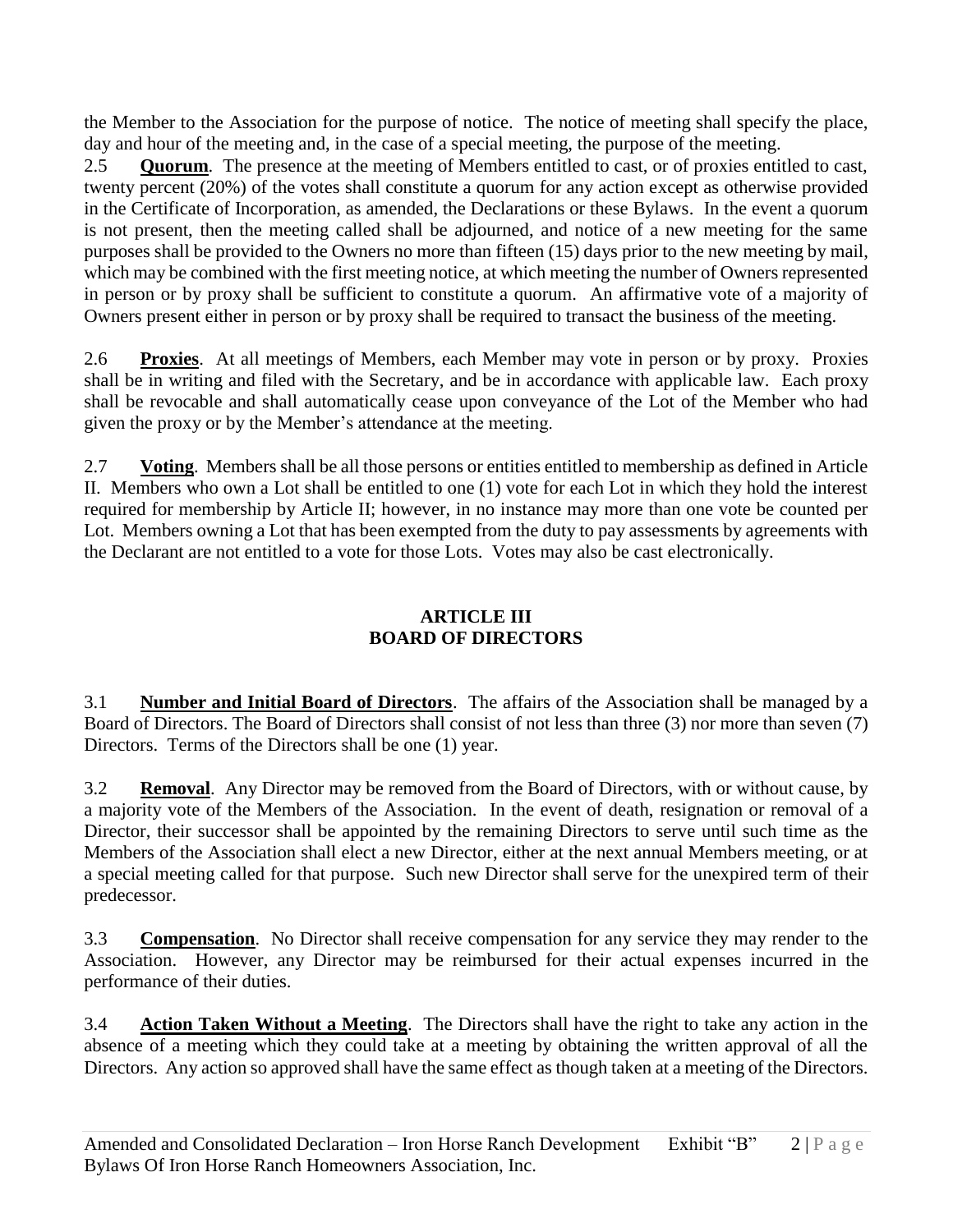3.5 **Number, Qualification and Appointment**. Nominations for election to the Board of Directors shall be made by a Nominating Committee. Nominations may also be made from the floor at the annual meeting. The Nominating Committee shall consist of a Chairman, who shall be a Member of the Board of Directors, and two (2) or more Members of the Association. The Nominating Committee shall be appointed by the Board of Directors. The Nominating Committee shall make as many nominations for election to the Board of Directors as it shall in its discretion determine, but not less than the number of vacancies that are to be filled. Nominees must be Members of the Association, and must be current on the payment of their assessment account.

3.6 **Election**. Election to the Board of Directors shall be by secret written ballot, if requested by any Member. At the election, one Member per Lot, or their proxy, may cast one (1) vote for each vacancy. In no instance may more than one vote be counted per Lot per vacancy. The persons receiving the largest number of votes shall be elected. Cumulative voting is prohibited.

3.7 **Regular Meetings**. Regular meetings of the Board of Directors shall be held quarterly at such place and hour as may be fixed from time to time by resolution of the Board of Directors. Notice of regular meetings of the Board of Directors shall be given to each Director at least three (3) days prior to the date set for such meeting. If a regularly scheduled meeting should fall upon a legal holiday, then that meeting shall be held at the same time on the next day which is not a legal holiday.

3.8 **Special Meetings**. Special meetings of the Board of Directors shall be held when called by the President of the Association, or by any two (2) Directors, after not less than eight (8) hours' notice to each Director providing the time, place and purpose of such special meeting.

3.9 **Waiver of Notice**. Before or at any meeting of the Board of Directors, whether regular or special, any Director may waive the right to prior notice of such meeting, and such waiver shall meet the requirements of the giving of notice. Attendance of any Director at a meeting of the Board of Directors shall be deemed to be the equivalent of a waiver of the giving of such notice.

3.10 **Quorum**. A majority of the number of Directors shall constitute a quorum for the transaction of business. An act or decision of the Board of Directors shall require the vote of a majority of the Directors present at a duly held meeting at which a quorum is present.

## **ARTICLE IV POWERS AND DUTIES OF THE BOARD OF DIRECTORS**

4.1 **Powers**. The Board of Directors shall have the power and duties necessary for the administration of the affairs of the Association and for the operation and maintenance of the Properties in accordance with the purposes of the Association as set forth in the Articles of Incorporation, as amended, the Declarations, and these Bylaws. The Board of Directors may do all such acts and things except as prohibited by the statutes of the State of Oklahoma, the Articles of Incorporation, as amended, the Declarations, and these Bylaws. Such powers and duties shall include, but are not limited to, the following:

A. To adopt and publish rules and regulations governing the use of the Common Area and facilities, and the personal conduct of the Members and their guests, licensees and tenants, and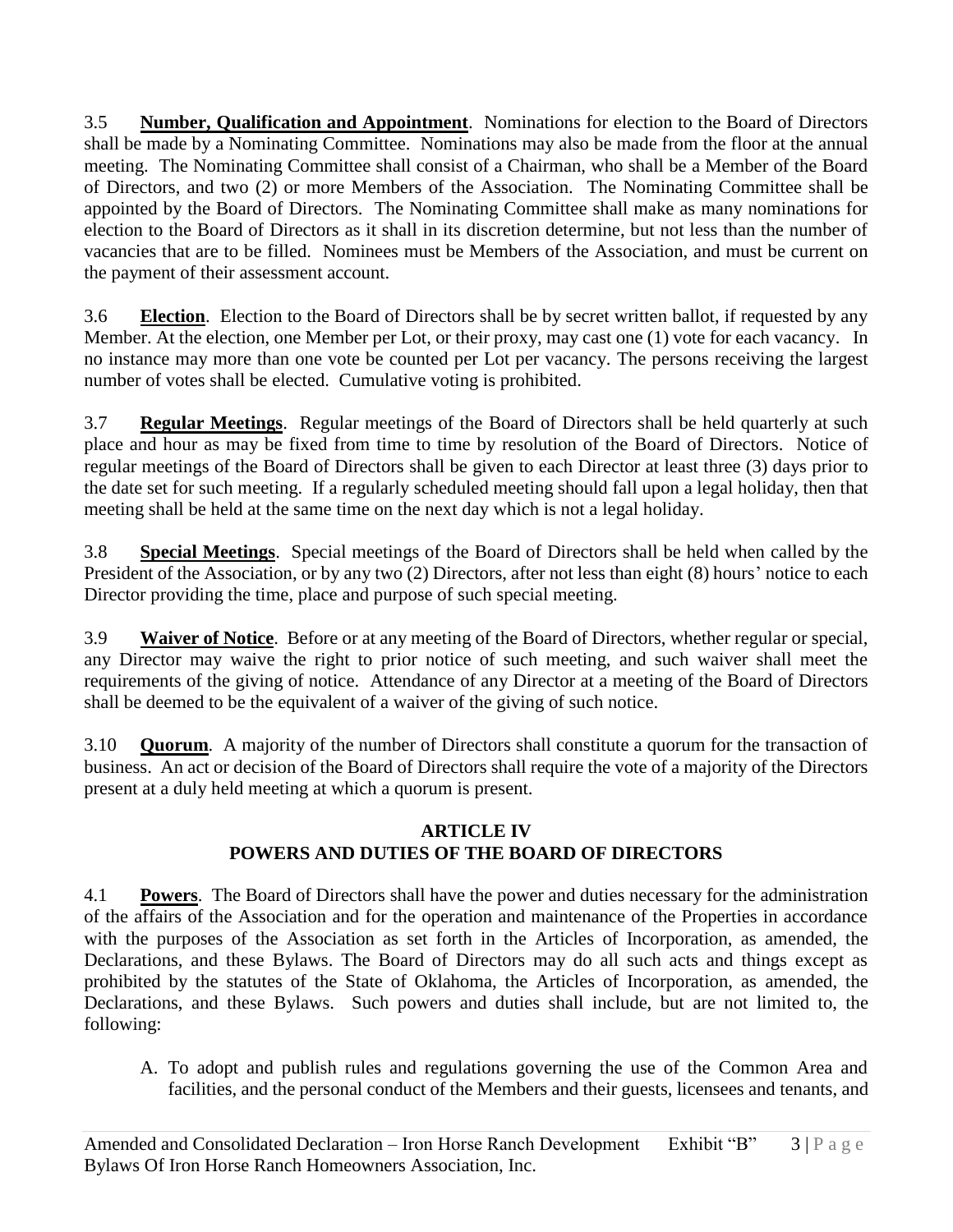to establish penalties, including, but not limited to, the power to levy fines for the infraction thereof, these fines to be considered specific assessments to the responsible Owner under the provisions to these Bylaws and the Declarations;

- B. To suspend the voting rights and right to use of the Common Area and facilities of a Member during any period in which such Member shall be in default in the payment of any assessment levied by the Association;
- C. To suspend the right to use of the Common Area and facilities after notice and hearing for a period not to exceed sixty (60) days, for infraction of published rules and regulations;
- D. To exercise for the Association all powers, duties and authority vested in or delegated to the Association and not reserved to the membership by other provisions of these Bylaws, the Certificate of Incorporation, as amended, and the Declarations;
- E. To have the discretion to declare the office of a Member of the Board of Directors to be vacant in the event the Member shall be absent from three (3) consecutive regular meetings of the Board of Directors;
- F. To employ a manager, an independent contractor or such other employees as they deem necessary and to prescribe their duties;
- G. To take such actions as is provided for and allowed by the provisions of these Bylaws, the Articles of Incorporation, as amended, and the Declarations as the Board of Directors may from time to time determine to be necessary to enforce the covenants, conditions and restrictions, and rules and regulations governing the Iron Horse Ranch Development, including the authority to bring legal action in the name of the Association to enforce such provisions.
- 4. 2 **Duties**. It shall be the duty of the Board of Directors to:
	- A. Cause to be kept a complete record of all its acts and corporate affairs and to present a statement thereof to the Members at the annual meeting of the Members, or at a special meeting when the statement is requested in writing by Members having one-third (1/3rd) of the votes. The books, records and papers of the Association shall at all times, during reasonable business hours, be subject to inspection by any Member. Copies may be purchased at a reasonable cost;
	- B. Supervise all officers, agents and employees of this Association, and to see that their duties are properly performed;
	- C. Pursuant to the provisions of the Declarations and the Articles of Incorporation, as amended, to prepare the annual budget of the Association and to determine the amount of the annual Assessments, and to levy and collect the same, together with all special and specific Assessments as may be levied by the Board of Directors from time to time.
	- D. Collect all delinquent Assessments, whether regular or special, and fines by suit or otherwise, and to enjoin or seek damages from an Owner who is in default of the provisions of the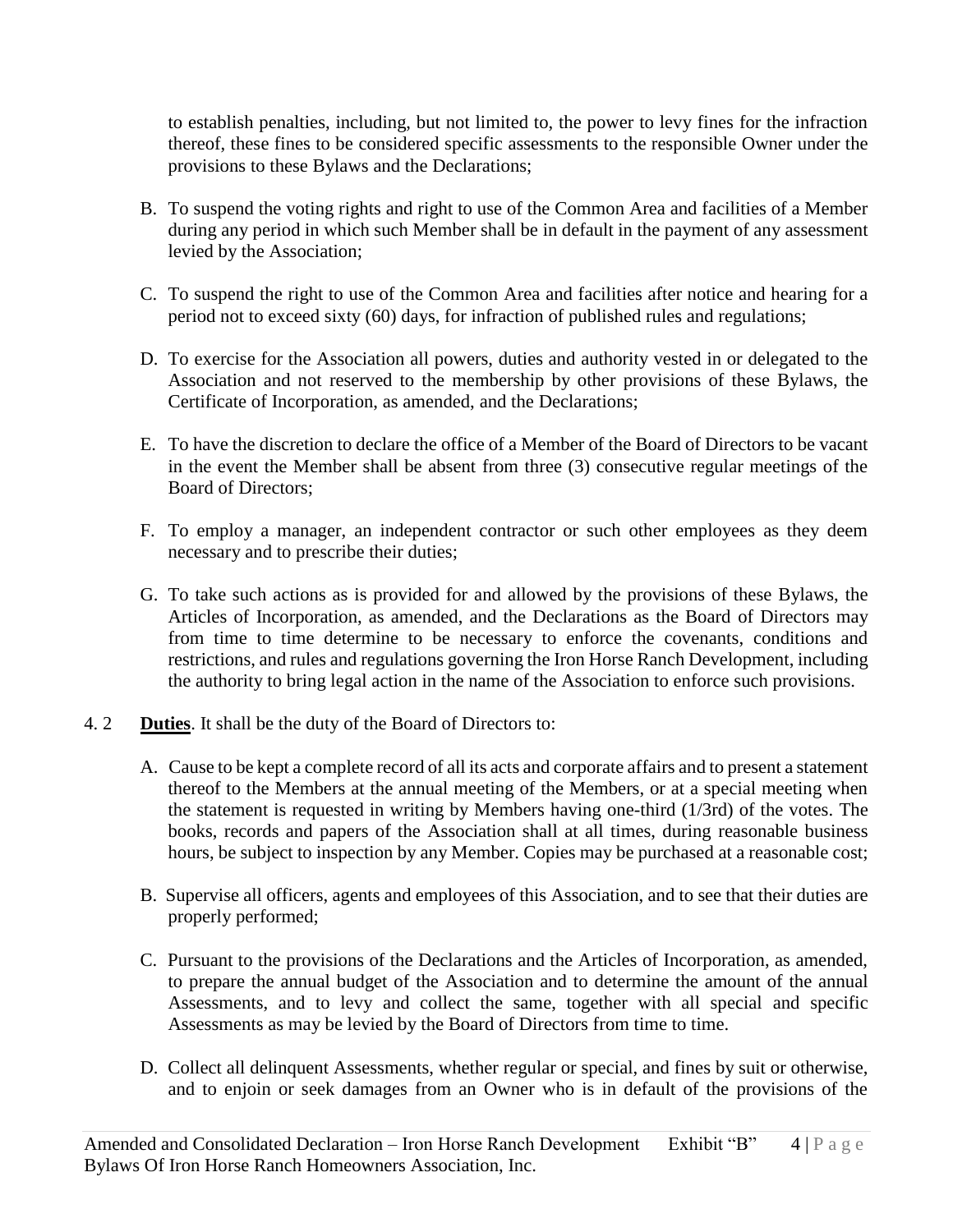Declarations or these Bylaws. To further levy and assess late fees and finance charges on any Member account that is delinquent in the payment of any regular or special or specific Assessment in such amounts as the Board of Directors may determine in its judgment to be reasonable and necessary to assure compliance with the requirements of the Declarations and these Bylaws, and to assess against a Member's account all attorney fees and other legal costs incurred by the Association in collection of a delinquent account.

- E. Issue, or to authorize an appropriate officer to issue, upon request by an appropriate party, a certificate setting forth the status of a Member's Assessment account. A reasonable charge may be made by the Board of Directors for the issuance of such a certificate. If a certificate states an Assessment is current and paid in full, the certificate shall be conclusive evidence of payment;
- F. Insure, and keep insured, all of the Common Areas and the personal property of the Association in an amount equal to their replacement value, or such other amount as deemed appropriate by the Board of Directors;
- G. Cause the Common Area and other areas which are the responsibility of the Association to be maintained.

## **ARTICLE V OFFICERS AND THEIR DUTIES**

5.1 **Enumeration of Officers**. The officers of this Association shall be a President and Vice President, who shall at all times be Members of the Board of Directors, a Secretary and a Treasurer, and such other officers as the Board of Directors may from time to time by resolution create.

5.2 **Election of Officers**. The election of officers shall take place at the first meeting of the Board of Directors following each annual meeting of the Members.

5.3 **Term**. The officers of this Association shall be elected annually by the Board of Directors and each shall serve for one (1) year unless they shall sooner resign, or shall be removed, or otherwise be disqualified to serve.

5.4 **Special Appointments**. The Board of Directors may elect other officers as the affairs of the Association may require, each of whom shall hold office for such period, have such authority and perform such duties as the Board of Directors may, from time to time, determine.

5.5 **Resignation and Removal**. Any officer may be removed from office with or without cause by the Board of Directors. Any officer may resign at any time by giving written notice to the Board of Directors, the President or the Secretary. A resignation shall take effect on the date of receipt of such notice or at any other time specified therein, and unless otherwise specified therein, the acceptance of the resignation shall not be necessary to make it effective.

5.6 **Vacancies**. A vacancy in any office may be filled by appointment by the Board of Directors. The officer appointed to a vacancy shall serve for the remainder of the term of the officer they replace.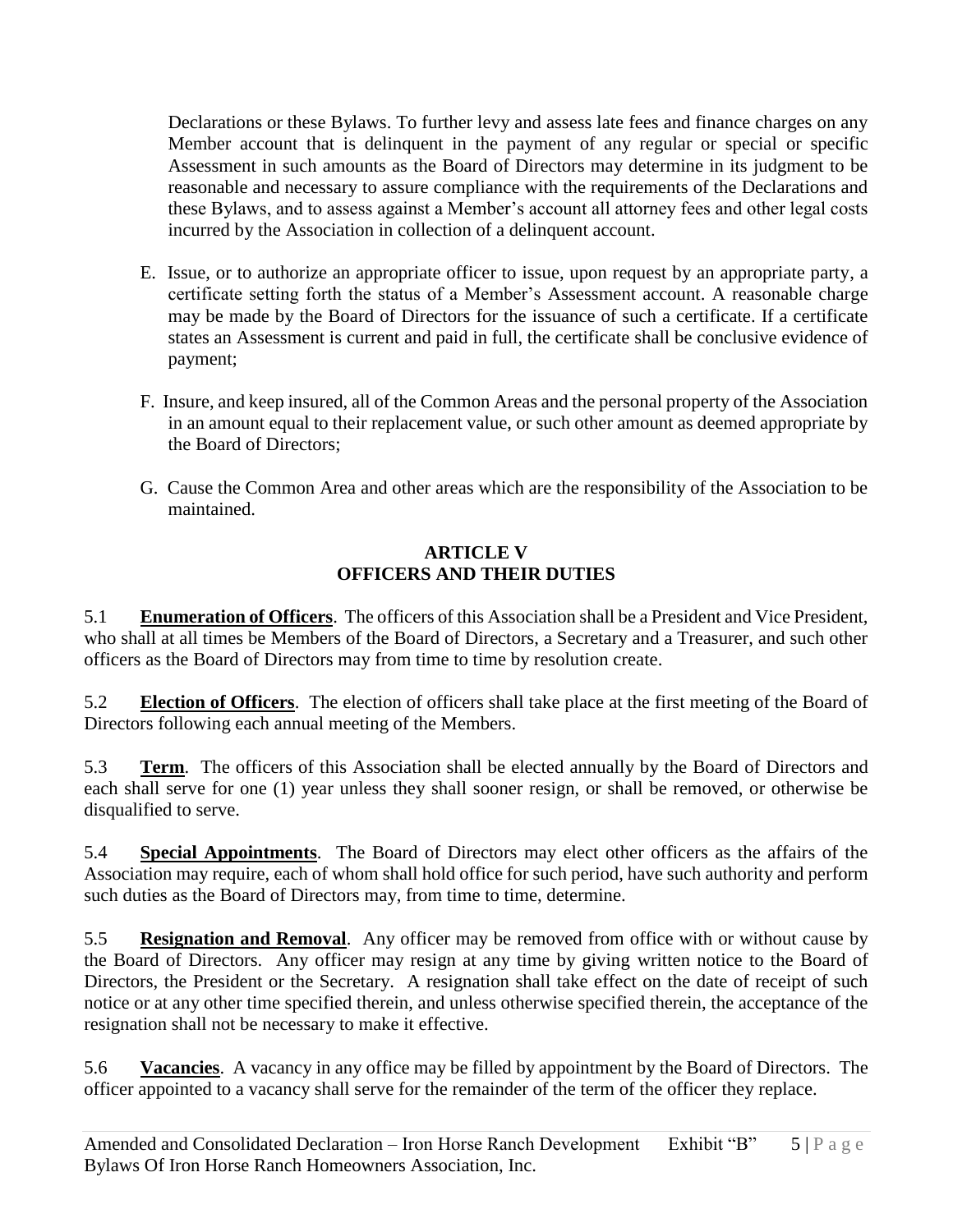5.7 **Multiple Offices**. The offices of Secretary and Treasurer may be held by the same person. Other than the foregoing, no person shall simultaneously hold more than one (1) of any of other offices except in the case of special offices created pursuant to Section 5.4 of this Article.

- 5.8 **Duties**. The duties of the officers are as follows:
	- A. **President**. The President shall preside at all meetings of the Board of Directors; shall see that orders and resolutions of the Board of Directors are carried out; shall sign all leases, mortgages, deeds and other written instruments and shall co-sign all checks and promissory notes.
	- B. **Vice President**. The Vice President shall act in the place and stead of the President in the event of the President's absence, inability or refusal to act, and shall exercise and discharge such other duties as may be required by the Board of Directors.
	- C. **Secretary**. The Secretary shall record the votes and keep the minutes of all meetings and proceedings of the Board of Directors and of the Members; keep the corporate seal of the Association and affix it on all papers requiring the same; serve notice of meetings of the Board of Directors and of the Members; keep appropriate current records showing the Members of the Association, together with their addresses, and shall perform such other duties as required by the Board of Directors.
	- D. **Treasurer**. The Treasurer shall receive and deposit in appropriate bank accounts all monies of the Association, and shall disburse such funds as directed by resolution of the Board of Directors; shall sign all checks and promissory notes of the Association; keep proper books of account; cause a review of the books of account for the Association to be made annually by a certified public accountant and a report prepared for the benefit of the Association; and shall prepare an annual budget and a statement of income and expenditures to be presented to the membership at its regular annual meeting and shall deliver a copy to each of the Members.

#### **ARTICLE VI AMENDMENTS AND CONFLICTS**

6.1 **Amendment of Bylaws**. Except as otherwise provided by law, these Bylaws may be amended by a vote of a majority of the Members voting at a regular meeting of the Association, or at a special meeting called for that purpose, provided that the number of Members casting votes thereon constitutes at least 50% of the total number of Members, present in person or by proxy, entitled to vote at a regular or special meeting of the Association. Such vote may be either in person or by proxy, tendered either electronically or in paper form.

6.2 **Conflicts**. In the case of any conflict between the provisions of these By-Laws and the Declaration, the provisions of the Declaration will control.